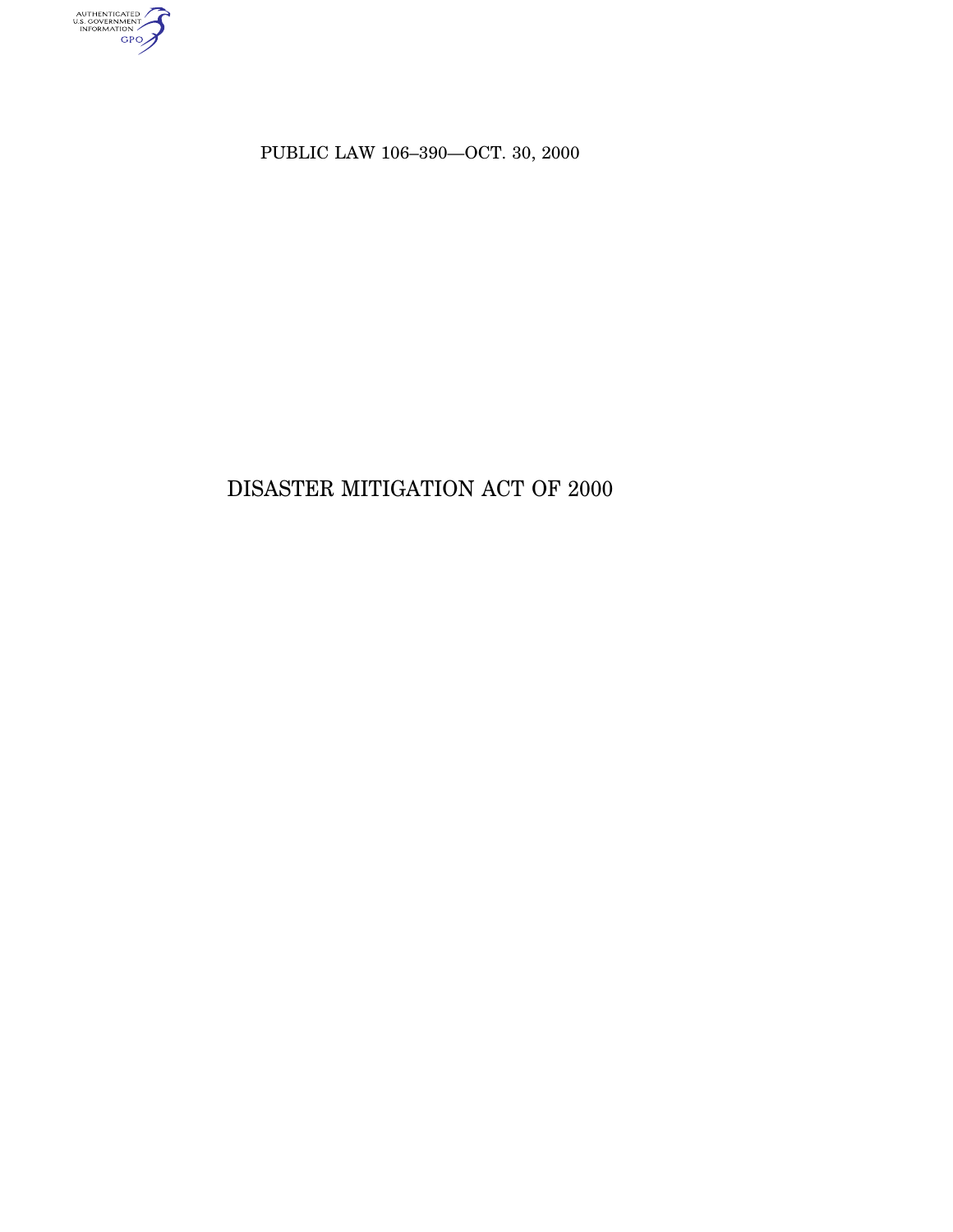## Public Law 106–390 106th Congress

## An Act

Oct. 30, 2000 [H.R. 707]

To amend the Robert T. Stafford Disaster Relief and Emergency Assistance Act to authorize a program for predisaster mitigation, to streamline the administration of disaster relief, to control the Federal costs of disaster assistance, and for other purposes.

*Be it enacted by the Senate and House of Representatives of the United States of America in Congress assembled*,

42 USC 5121 note. Disaster Mitigation Act of 2000.

## **SECTION 1. SHORT TITLE; TABLE OF CONTENTS.**

(a) SHORT TITLE.—This Act may be cited as the ''Disaster Mitigation Act of 2000''.

(b) TABLE OF CONTENTS.—The table of contents of this Act is as follows:

Sec. 1. Short title; table of contents.

#### TITLE I—PREDISASTER HAZARD MITIGATION

Sec. 101. Findings and purpose.

- Sec. 102. Predisaster hazard mitigation.
- Sec. 103. Interagency task force.
- Sec. 104. Mitigation planning; minimum standards for public and private structures.

#### TITLE II—STREAMLINING AND COST REDUCTION

- Sec. 201. Technical amendments.
- Sec. 202. Management costs.
- Sec. 203. Public notice, comment, and consultation requirements.
- Sec. 204. State administration of hazard mitigation grant program.
- Sec. 205. Assistance to repair, restore, reconstruct, or replace damaged facilities.
	- Sec. 206. Federal assistance to individuals and households.
	- Sec. 207. Community disaster loans.
	- Sec. 208. Report on State management of small disasters initiative.
	- Sec. 209. Study regarding cost reduction.

## TITLE III—MISCELLANEOUS

- Sec. 301. Technical correction of short title.
- Sec. 302. Definitions.
- Sec. 303. Fire management assistance.
- Sec. 304. Disaster grant closeout procedures.
- Sec. 305. Public safety officer benefits for certain Federal and State employees.
- Sec. 306. Buy American.
- Sec. 307. Treatment of certain real property.
- Sec. 308. Study of participation by Indian tribes in emergency management.

## **TITLE I—PREDISASTER HAZARD MITIGATION**

42 USC 5133 note.

#### **SEC. 101. FINDINGS AND PURPOSE.**

(a) FINDINGS.—Congress finds that—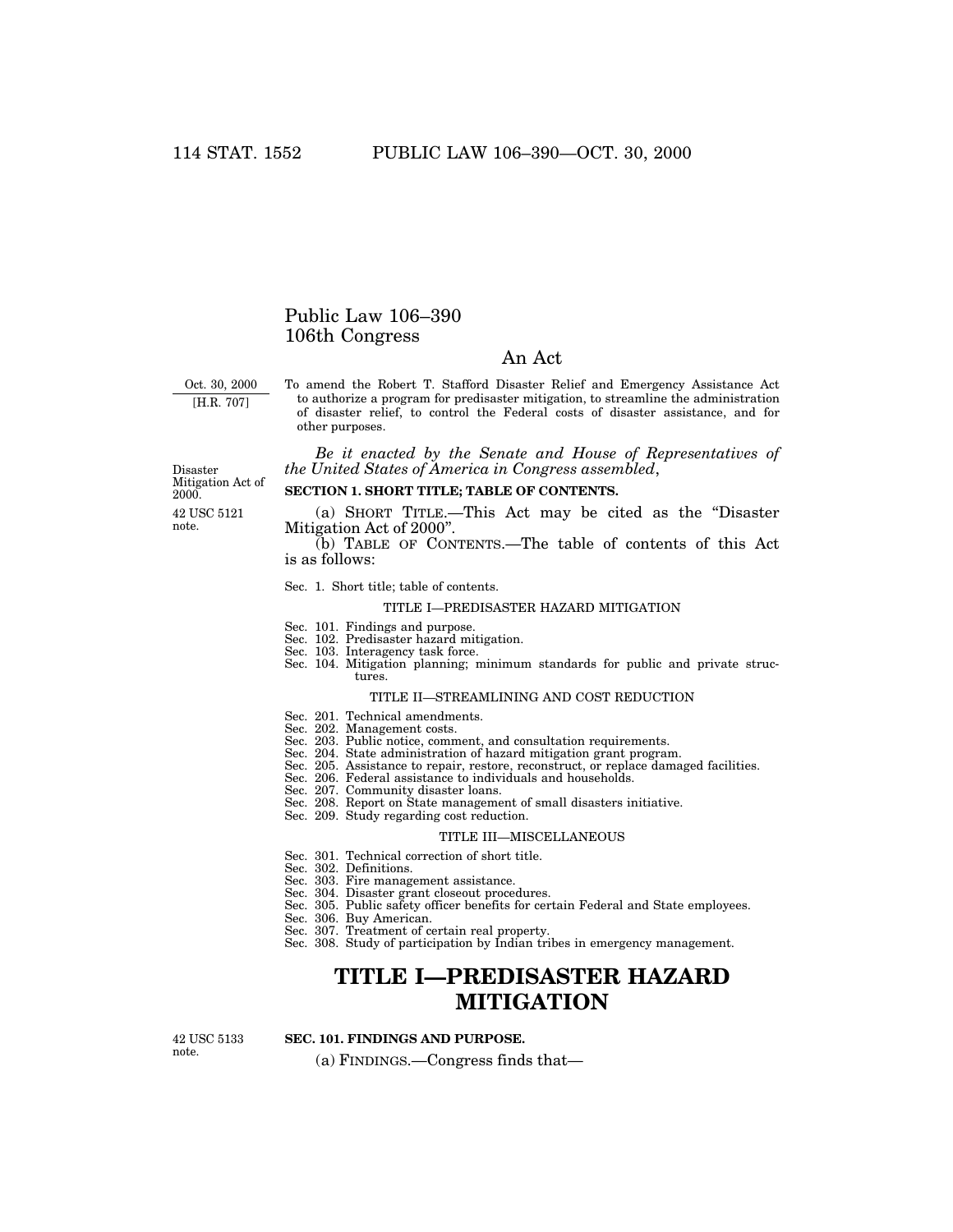(1) natural disasters, including earthquakes, tsunamis, tornadoes, hurricanes, flooding, and wildfires, pose great danger to human life and to property throughout the United States; (2) greater emphasis needs to be placed on—

(A) identifying and assessing the risks to States and local governments (including Indian tribes) from natural disasters;

(B) implementing adequate measures to reduce losses from natural disasters; and

(C) ensuring that the critical services and facilities of communities will continue to function after a natural disaster;

(3) expenditures for postdisaster assistance are increasing without commensurate reductions in the likelihood of future losses from natural disasters;

(4) in the expenditure of Federal funds under the Robert T. Stafford Disaster Relief and Emergency Assistance Act (42 U.S.C. 5121 et seq.), high priority should be given to mitigation of hazards at the local level; and

(5) with a unified effort of economic incentives, awareness and education, technical assistance, and demonstrated Federal support, States and local governments (including Indian tribes) will be able to-

(A) form effective community-based partnerships for hazard mitigation purposes;

(B) implement effective hazard mitigation measures that reduce the potential damage from natural disasters;

(C) ensure continued functionality of critical services; (D) leverage additional non-Federal resources in

meeting natural disaster resistance goals; and

(E) make commitments to long-term hazard mitigation efforts to be applied to new and existing structures.

(b) PURPOSE.—The purpose of this title is to establish a national disaster hazard mitigation program—

(1) to reduce the loss of life and property, human suffering, economic disruption, and disaster assistance costs resulting from natural disasters; and

(2) to provide a source of predisaster hazard mitigation funding that will assist States and local governments (including Indian tribes) in implementing effective hazard mitigation measures that are designed to ensure the continued functionality of critical services and facilities after a natural disaster.

#### **SEC. 102. PREDISASTER HAZARD MITIGATION.**

(a) IN GENERAL.—Title II of the Robert T. Stafford Disaster Relief and Emergency Assistance Act (42 U.S.C. 5131 et seq.) is amended by adding at the end the following:

#### **''SEC. 203. PREDISASTER HAZARD MITIGATION.**

"(a) DEFINITION OF SMALL IMPOVERISHED COMMUNITY.—In this section, the term 'small impoverished community' means a community of 3,000 or fewer individuals that is economically disadvantaged, as determined by the State in which the community is located and based on criteria established by the President.

''(b) ESTABLISHMENT OF PROGRAM.—The President may establish a program to provide technical and financial assistance to States and local governments to assist in the implementation of

President. 42 USC 5133.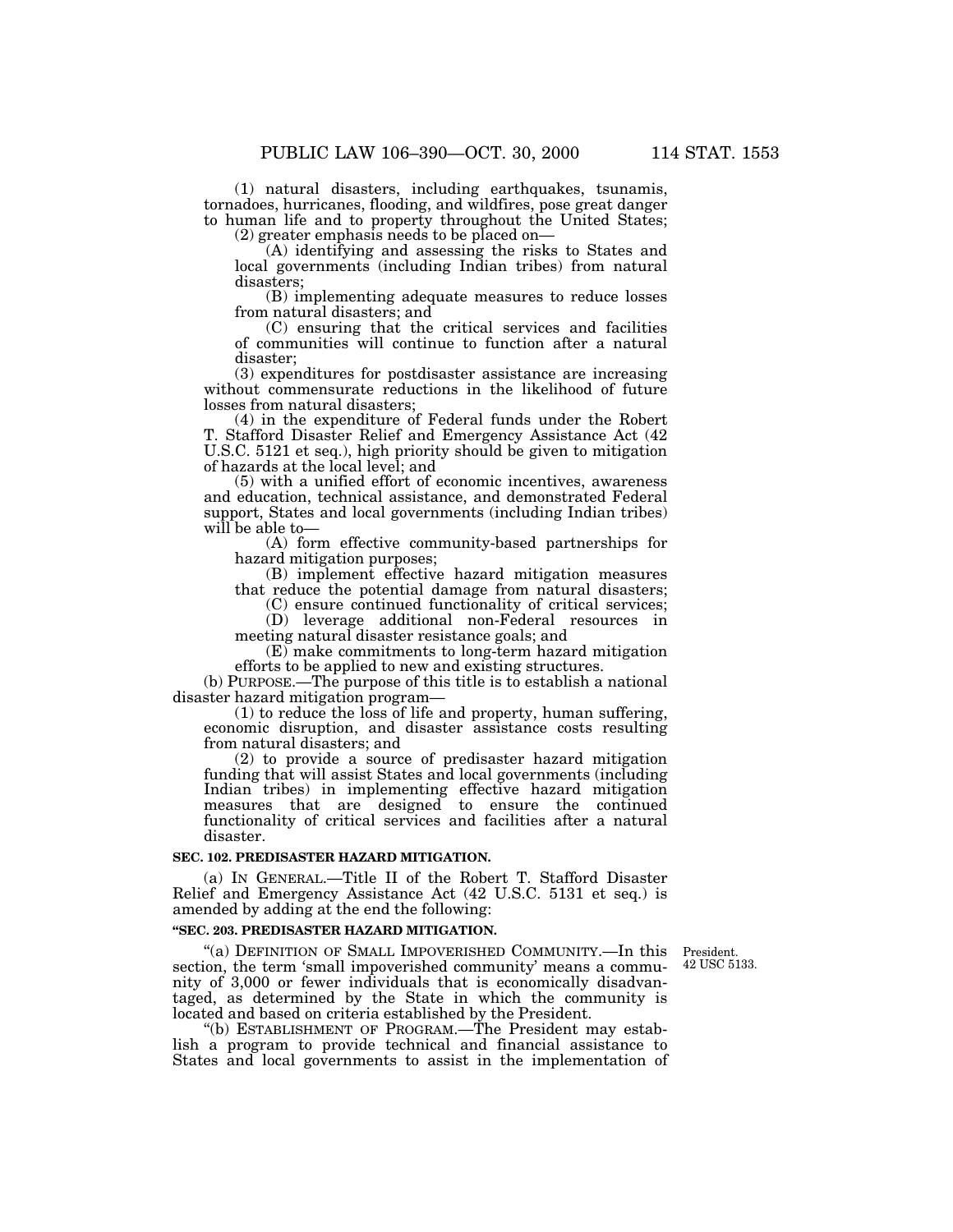predisaster hazard mitigation measures that are cost-effective and are designed to reduce injuries, loss of life, and damage and destruction of property, including damage to critical services and facilities under the jurisdiction of the States or local governments.

''(c) APPROVAL BY PRESIDENT.—If the President determines that a State or local government has identified natural disaster hazards in areas under its jurisdiction and has demonstrated the ability to form effective public-private natural disaster hazard mitigation partnerships, the President, using amounts in the National Predisaster Mitigation Fund established under subsection (i) (referred to in this section as the 'Fund'), may provide technical and financial assistance to the State or local government to be used in accordance with subsection (e).

''(d) STATE RECOMMENDATIONS.—

 $"(1)$  In general. $-$ 

''(A) RECOMMENDATIONS.—The Governor of each State may recommend to the President not fewer than five local governments to receive assistance under this section.

''(B) DEADLINE FOR SUBMISSION.—The recommendations under subparagraph (A) shall be submitted to the President not later than October 1, 2001, and each October 1st thereafter or such later date in the year as the President may establish.

''(C) CRITERIA.—In making recommendations under subparagraph (A), a Governor shall consider the criteria specified in subsection (g).

 $\cdot$ <sup>(2)</sup> Use.—

''(A) IN GENERAL.—Except as provided in subparagraph (B), in providing assistance to local governments under this section, the President shall select from local governments recommended by the Governors under this subsection.

''(B) EXTRAORDINARY CIRCUMSTANCES.—In providing assistance to local governments under this section, the President may select a local government that has not been recommended by a Governor under this subsection if the President determines that extraordinary circumstances justify the selection and that making the selection will further the purpose of this section.

"(3) EFFECT OF FAILURE TO NOMINATE.—If a Governor of a State fails to submit recommendations under this subsection in a timely manner, the President may select, subject to the criteria specified in subsection (g), any local governments of the State to receive assistance under this section.

''(e) USES OF TECHNICAL AND FINANCIAL ASSISTANCE.—

" $(1)$  In GENERAL.—Technical and financial assistance provided under this section—

"(A) shall be used by States and local governments principally to implement predisaster hazard mitigation measures that are cost-effective and are described in proposals approved by the President under this section; and ''(B) may be used—

"(i) to support effective public-private natural disaster hazard mitigation partnerships;

"(ii) to improve the assessment of a community's vulnerability to natural hazards; or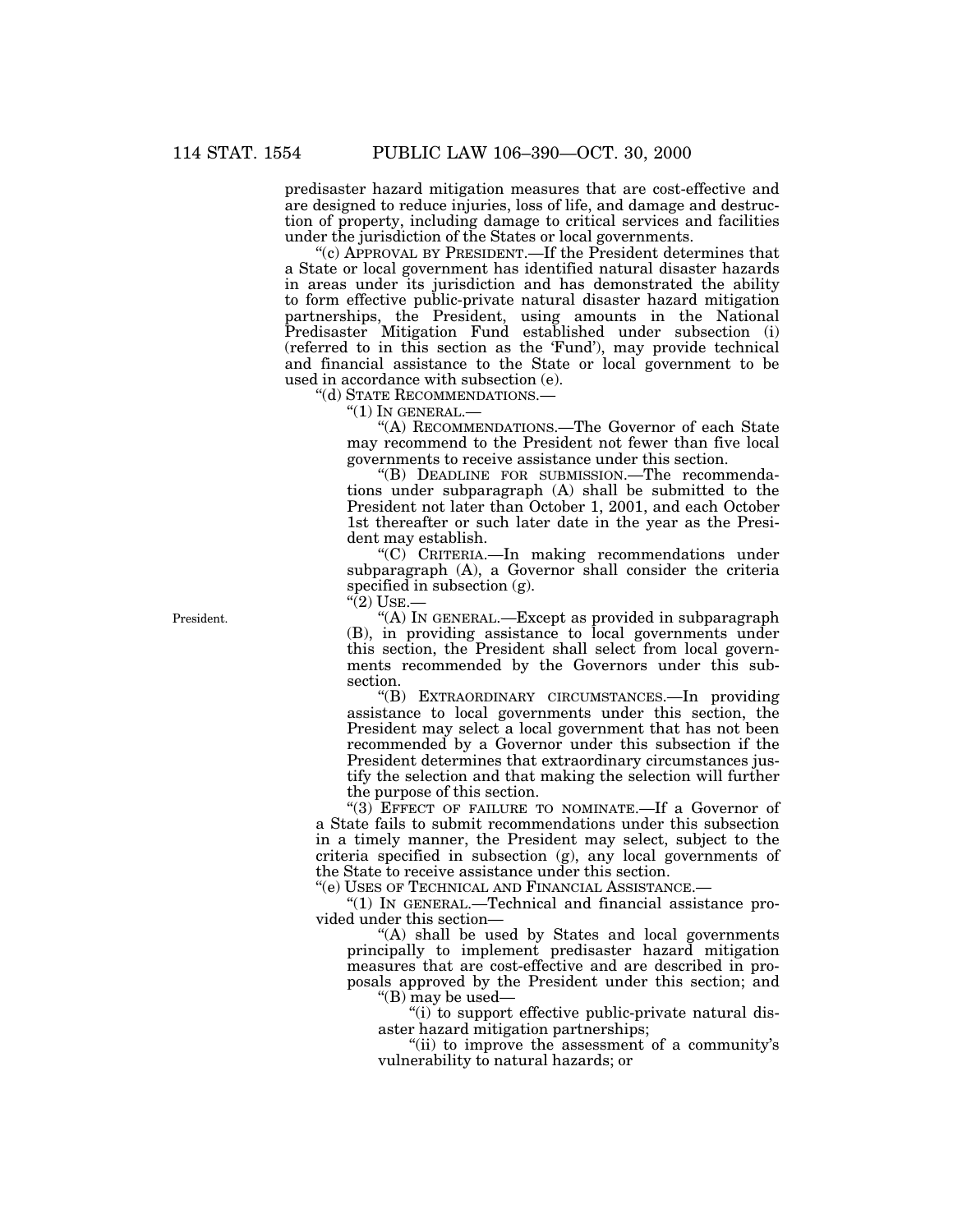''(iii) to establish hazard mitigation priorities, and an appropriate hazard mitigation plan, for a community.

"(2) DISSEMINATION.—A State or local government may use not more than 10 percent of the financial assistance received by the State or local government under this section for a fiscal year to fund activities to disseminate information regarding cost-effective mitigation technologies.

" $(f)$  ALLOCATION OF FUNDS.—The amount of financial assistance made available to a State (including amounts made available to local governments of the State) under this section for a fiscal year—

''(1) shall be not less than the lesser of—

''(A) \$500,000; or

 $'(B)$  the amount that is equal to 1.0 percent of the total funds appropriated to carry out this section for the fiscal year;

"(2) shall not exceed 15 percent of the total funds described in paragraph  $(1)(B)$ ; and

 $(3)$  shall be subject to the criteria specified in subsection (g).

''(g) CRITERIA FOR ASSISTANCE AWARDS.—In determining whether to provide technical and financial assistance to a State or local government under this section, the President shall take into account—

" $(1)$  the extent and nature of the hazards to be mitigated;

"(2) the degree of commitment of the State or local government to reduce damages from future natural disasters;

" $(3)$  the degree of commitment by the State or local government to support ongoing non-Federal support for the hazard mitigation measures to be carried out using the technical and financial assistance;

"(4) the extent to which the hazard mitigation measures to be carried out using the technical and financial assistance contribute to the mitigation goals and priorities established by the State;

 $(5)$  the extent to which the technical and financial assistance is consistent with other assistance provided under this Act;

''(6) the extent to which prioritized, cost-effective mitigation activities that produce meaningful and definable outcomes are clearly identified;

" $(7)$  if the State or local government has submitted a mitigation plan under section 322, the extent to which the activities identified under paragraph (6) are consistent with the mitigation plan;

 $(8)$  the opportunity to fund activities that maximize net benefits to society;

"(9) the extent to which assistance will fund mitigation activities in small impoverished communities; and

"(10) such other criteria as the President establishes in President. consultation with State and local governments.

''(h) FEDERAL SHARE.—

 $\degree$ (1) In GENERAL.—Financial assistance provided under this section may contribute up to 75 percent of the total cost of mitigation activities approved by the President.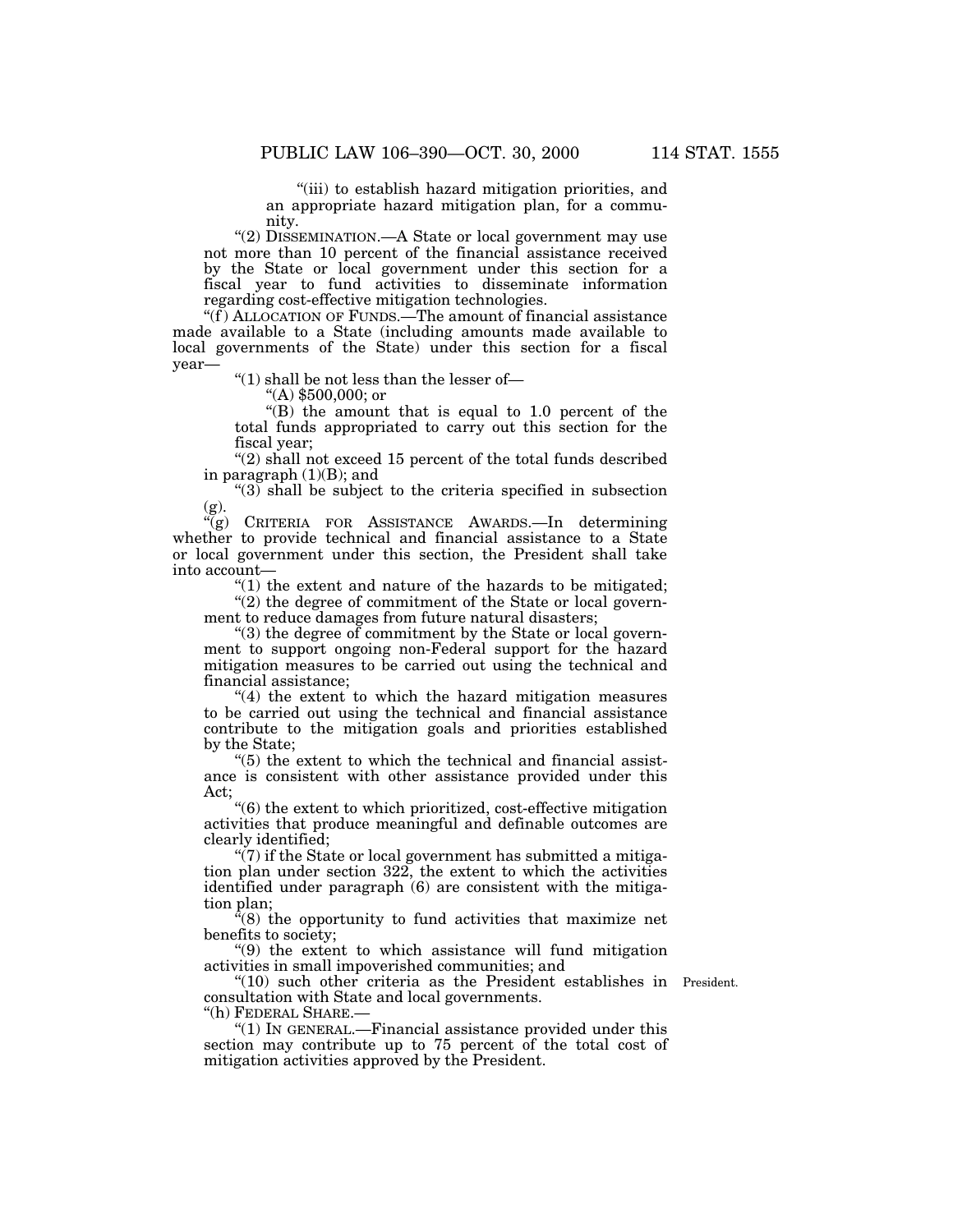''(2) SMALL IMPOVERISHED COMMUNITIES.—Notwithstanding paragraph (1), the President may contribute up to 90 percent of the total cost of a mitigation activity carried out in a small impoverished community.

''(i) NATIONAL PREDISASTER MITIGATION FUND.—

''(1) ESTABLISHMENT.—The President may establish in the Treasury of the United States a fund to be known as the 'National Predisaster Mitigation Fund', to be used in carrying out this section.

"(2) TRANSFERS TO FUND.—There shall be deposited in the Fund—

"(A) amounts appropriated to carry out this section, which shall remain available until expended; and

''(B) sums available from gifts, bequests, or donations of services or property received by the President for the purpose of predisaster hazard mitigation.

''(3) EXPENDITURES FROM FUND.—Upon request by the President, the Secretary of the Treasury shall transfer from the Fund to the President such amounts as the President determines are necessary to provide technical and financial assistance under this section.

"(4) INVESTMENT OF AMOUNTS.-

''(A) IN GENERAL.—The Secretary of the Treasury shall invest such portion of the Fund as is not, in the judgment of the Secretary of the Treasury, required to meet current withdrawals. Investments may be made only in interestbearing obligations of the United States.

"(B) ACQUISITION OF OBLIGATIONS.—For the purpose" of investments under subparagraph (A), obligations may be acquired—

''(i) on original issue at the issue price; or

''(ii) by purchase of outstanding obligations at the market price.

''(C) SALE OF OBLIGATIONS.—Any obligation acquired by the Fund may be sold by the Secretary of the Treasury at the market price.

''(D) CREDITS TO FUND.—The interest on, and the proceeds from the sale or redemption of, any obligations held in the Fund shall be credited to and form a part of the Fund.

''(E) TRANSFERS OF AMOUNTS.—

''(i) IN GENERAL.—The amounts required to be transferred to the Fund under this subsection shall be transferred at least monthly from the general fund of the Treasury to the Fund on the basis of estimates made by the Secretary of the Treasury.

''(ii) ADJUSTMENTS.—Proper adjustment shall be made in amounts subsequently transferred to the extent prior estimates were in excess of or less than the amounts required to be transferred.

''( j) LIMITATION ON TOTAL AMOUNT OF FINANCIAL ASSISTANCE.— The President shall not provide financial assistance under this section in an amount greater than the amount available in the Fund.

''(k) MULTIHAZARD ADVISORY MAPS.—

"(1) DEFINITION OF MULTIHAZARD ADVISORY MAP.—In this subsection, the term 'multihazard advisory map' means a map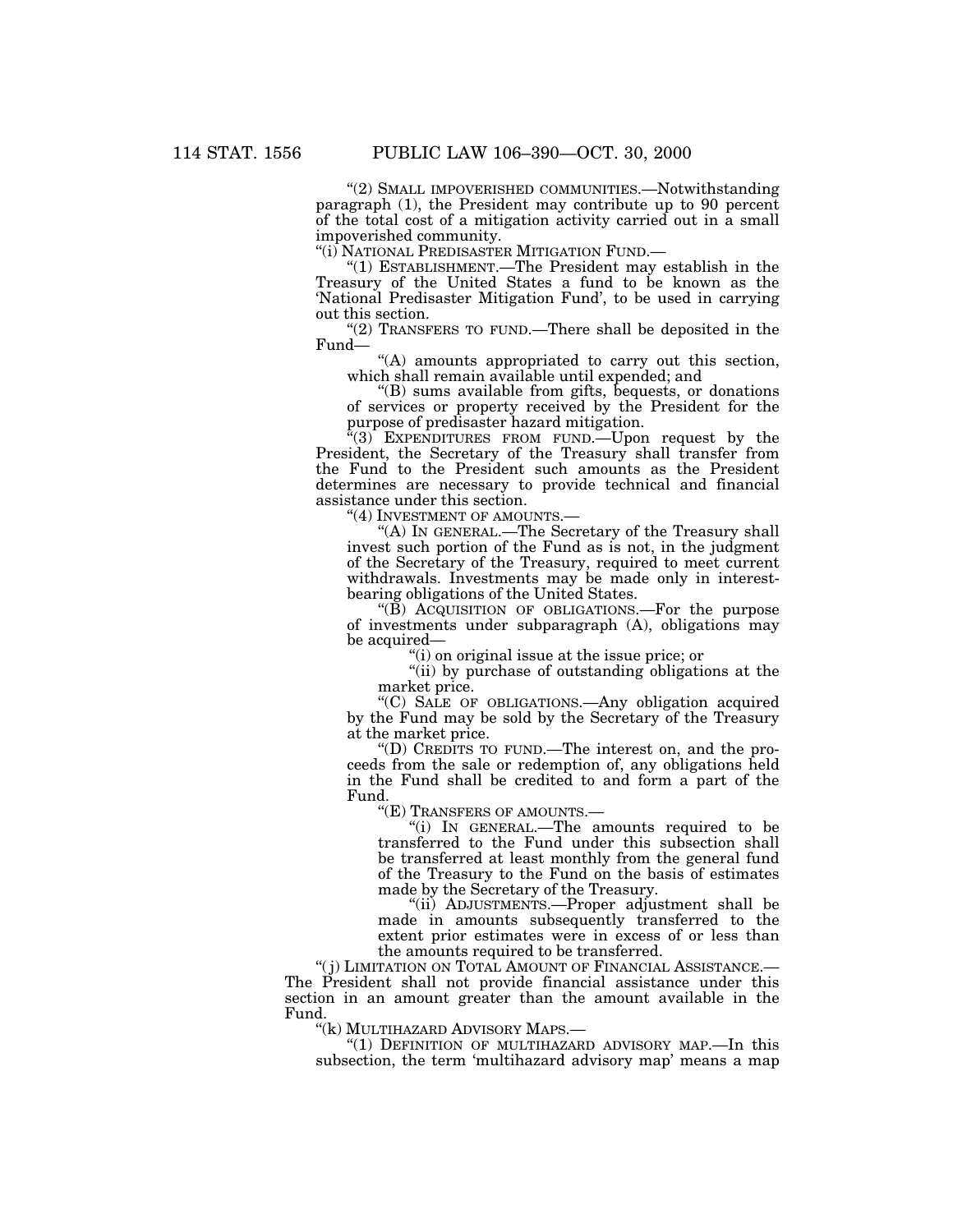on which hazard data concerning each type of natural disaster is identified simultaneously for the purpose of showing areas of hazard overlap.

"(2) DEVELOPMENT OF MAPS.—In consultation with States, President. local governments, and appropriate Federal agencies, the President shall develop multihazard advisory maps for areas, in not fewer than five States, that are subject to commonly recurring natural hazards (including flooding, hurricanes and severe winds, and seismic events).

''(3) USE OF TECHNOLOGY.—In developing multihazard advisory maps under this subsection, the President shall use, to the maximum extent practicable, the most cost-effective and efficient technology available.

"(4) USE OF MAPS. $-$ 

''(A) ADVISORY NATURE.—The multihazard advisory maps shall be considered to be advisory and shall not require the development of any new policy by, or impose any new policy on, any government or private entity.

''(B) AVAILABILITY OF MAPS.—The multihazard advisory maps shall be made available to the appropriate State and local governments for the purposes of—

"(i) informing the general public about the risks of natural hazards in the areas described in paragraph (2);

"(ii) supporting the activities described in subsection (e); and

"(iii) other public uses.

''(l) REPORT ON FEDERAL AND STATE ADMINISTRATION.—Not Deadline. later than 18 months after the date of the enactment of this section, the President, in consultation with State and local governments, shall submit to Congress a report evaluating efforts to implement this section and recommending a process for transferring greater authority and responsibility for administering the assistance program established under this section to capable States.

"(m) TERMINATION OF AUTHORITY.—The authority provided by this section terminates December 31, 2003.''.

(b) CONFORMING AMENDMENT.—Title II of the Robert T. Stafford Disaster Relief and Emergency Assistance Act (42 U.S.C. 5131 et seq.) is amended by striking the title heading and inserting the following:

## **''TITLE II—DISASTER PREPAREDNESS AND MITIGATION ASSISTANCE''.**

#### **SEC. 103. INTERAGENCY TASK FORCE.**

Title II of the Robert T. Stafford Disaster Relief and Emergency Assistance Act (42 U.S.C. 5131 et seq.) (as amended by section  $102(a)$ ) is amended by adding at the end the following:

### **''SEC. 204. INTERAGENCY TASK FORCE.**

''(a) IN GENERAL.—The President shall establish a Federal interagency task force for the purpose of coordinating the implementation of predisaster hazard mitigation programs administered by the Federal Government.

42 USC 5134.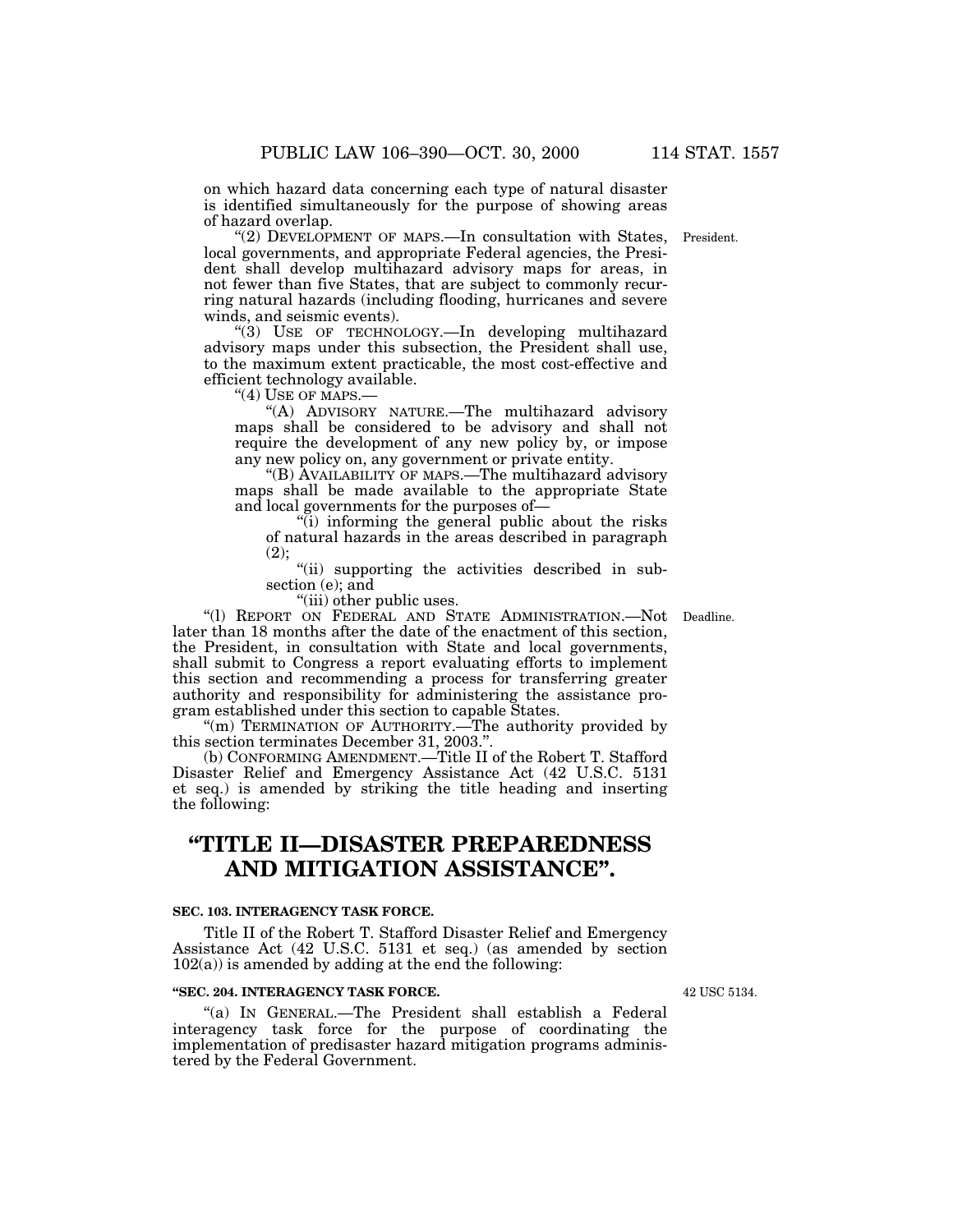''(b) CHAIRPERSON.—The Director of the Federal Emergency Management Agency shall serve as the chairperson of the task force.

''(c) MEMBERSHIP.—The membership of the task force shall include representatives of—

''(1) relevant Federal agencies;

"(2) State and local government organizations (including Indian tribes); and

''(3) the American Red Cross.''.

## **SEC. 104. MITIGATION PLANNING; MINIMUM STANDARDS FOR PUBLIC AND PRIVATE STRUCTURES.**

(a) IN GENERAL.—Title III of the Robert T. Stafford Disaster Relief and Emergency Assistance Act (42 U.S.C. 5141 et seq.) is amended by adding at the end the following:

42 USC 5165.

#### **''SEC. 322. MITIGATION PLANNING.**

"(a) REQUIREMENT OF MITIGATION PLAN.—As a condition of receipt of an increased Federal share for hazard mitigation measures under subsection (e), a State, local, or tribal government shall develop and submit for approval to the President a mitigation plan that outlines processes for identifying the natural hazards, risks, and vulnerabilities of the area under the jurisdiction of the government.

''(b) LOCAL AND TRIBAL PLANS.—Each mitigation plan developed by a local or tribal government shall—

"(1) describe actions to mitigate hazards, risks, and vulnerabilities identified under the plan; and

''(2) establish a strategy to implement those actions.

''(c) STATE PLANS.—The State process of development of a mitigation plan under this section shall—

''(1) identify the natural hazards, risks, and vulnerabilities of areas in the State;

''(2) support development of local mitigation plans;

"(3) provide for technical assistance to local and tribal governments for mitigation planning; and

"(4) identify and prioritize mitigation actions that the State will support, as resources become available.<br>"(d) FUNDING.—

"(1) In GENERAL.—Federal contributions under section  $404$ may be used to fund the development and updating of mitigation plans under this section.

 $C(2)$  MAXIMUM FEDERAL CONTRIBUTION.—With respect to any mitigation plan, a State, local, or tribal government may use an amount of Federal contributions under section 404 not to exceed 7 percent of the amount of such contributions available to the government as of a date determined by the government.

''(e) INCREASED FEDERAL SHARE FOR HAZARD MITIGATION MEAS-URES.—

"(1) IN GENERAL.—If, at the time of the declaration of a major disaster, a State has in effect an approved mitigation plan under this section, the President may increase to 20 percent, with respect to the major disaster, the maximum percentage specified in the last sentence of section 404(a).

''(2) FACTORS FOR CONSIDERATION.—In determining whether to increase the maximum percentage under paragraph (1), the President shall consider whether the State has established—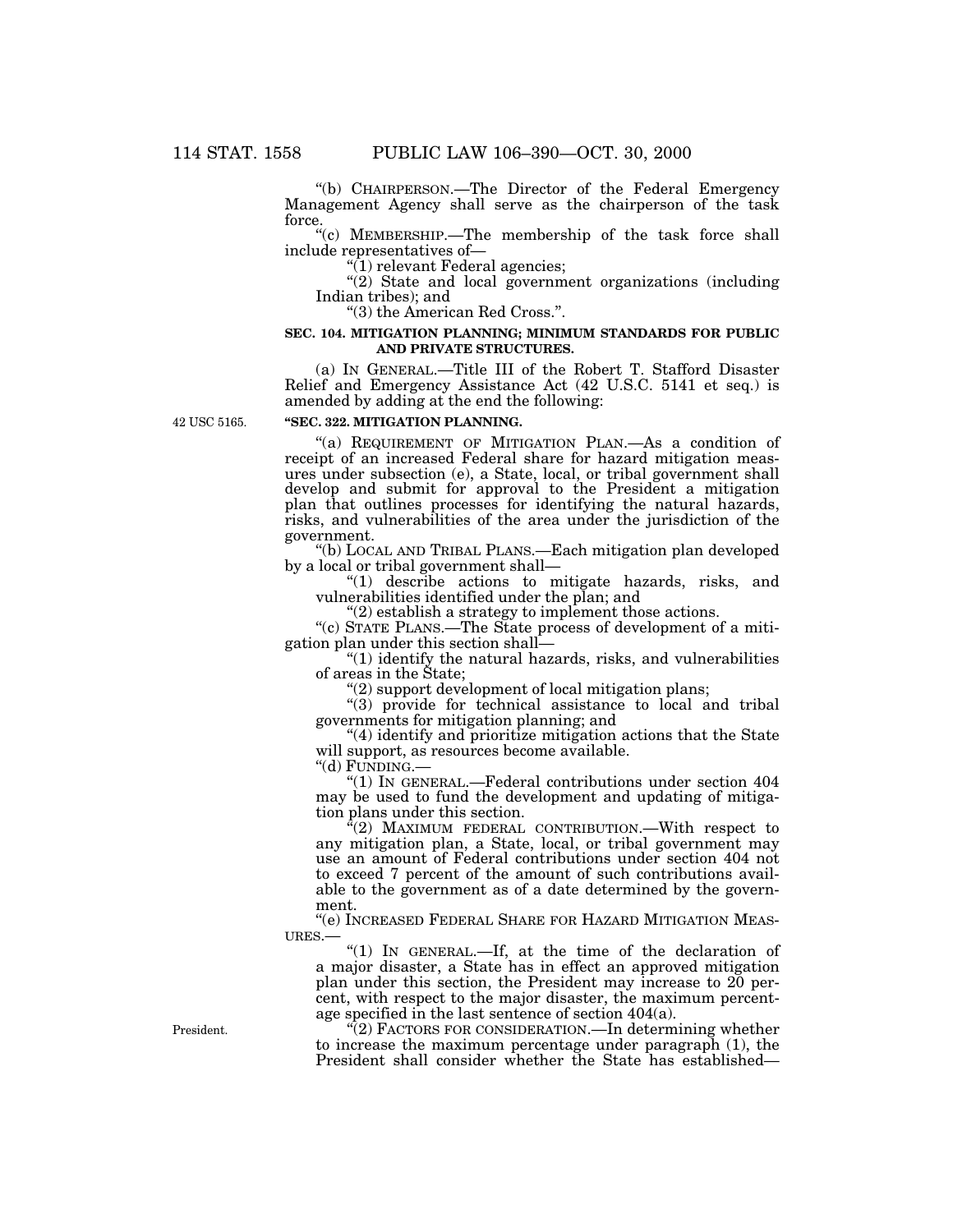''(A) eligibility criteria for property acquisition and other types of mitigation measures;

" $(\tilde{B})$  requirements for cost effectiveness that are related to the eligibility criteria;

 $(C)$  a system of priorities that is related to the eligibility criteria; and

''(D) a process by which an assessment of the effectiveness of a mitigation action may be carried out after the mitigation action is complete.

#### **''SEC. 323. MINIMUM STANDARDS FOR PUBLIC AND PRIVATE STRUC-**42 USC 5165a. **TURES.**

"(a) IN GENERAL.—As a condition of receipt of a disaster loan or grant under this Act—

 $''(1)$  the recipient shall carry out any repair or construction to be financed with the loan or grant in accordance with applicable standards of safety, decency, and sanitation and in conformity with applicable codes, specifications, and standards; and

"(2) the President may require safe land use and construction practices, after adequate consultation with appropriate State and local government officials.

''(b) EVIDENCE OF COMPLIANCE.—A recipient of a disaster loan or grant under this Act shall provide such evidence of compliance with this section as the President may require by regulation.".

(b) LOSSES FROM STRAIGHT LINE WINDS.—The President shall President. increase the maximum percentage specified in the last sentence of section 404(a) of the Robert T. Stafford Disaster Relief and Emergency Assistance Act (42 U.S.C. 5170c(a)) from 15 percent to 20 percent with respect to any major disaster that is in the State of Minnesota and for which assistance is being provided as of the date of the enactment of this Act, except that additional assistance provided under this subsection shall not exceed \$6,000,000. The mitigation measures assisted under this subsection shall be related to losses in the State of Minnesota from straight line winds.

(c) CONFORMING AMENDMENTS.—

(1) Section 404(a) of the Robert T. Stafford Disaster Relief and Emergency Assistance Act (42 U.S.C. 5170c(a)) is amended—

(A) in the second sentence, by striking ''section 409'' and inserting ''section 322''; and

(B) in the third sentence, by striking ''The total'' and inserting ''Subject to section 322, the total''.

(2) Section 409 of the Robert T. Stafford Disaster Relief and Emergency Assistance Act (42 U.S.C. 5176) is repealed.

## **TITLE II—STREAMLINING AND COST REDUCTION**

#### **SEC. 201. TECHNICAL AMENDMENTS.**

Section 311 of the Robert T. Stafford Disaster Relief and Emergency Assistance Act (42 U.S.C. 5154) is amended in subsections (a)(1), (b), and (c) by striking ''section 803 of the Public Works and Economic Development Act of 1965'' each place it appears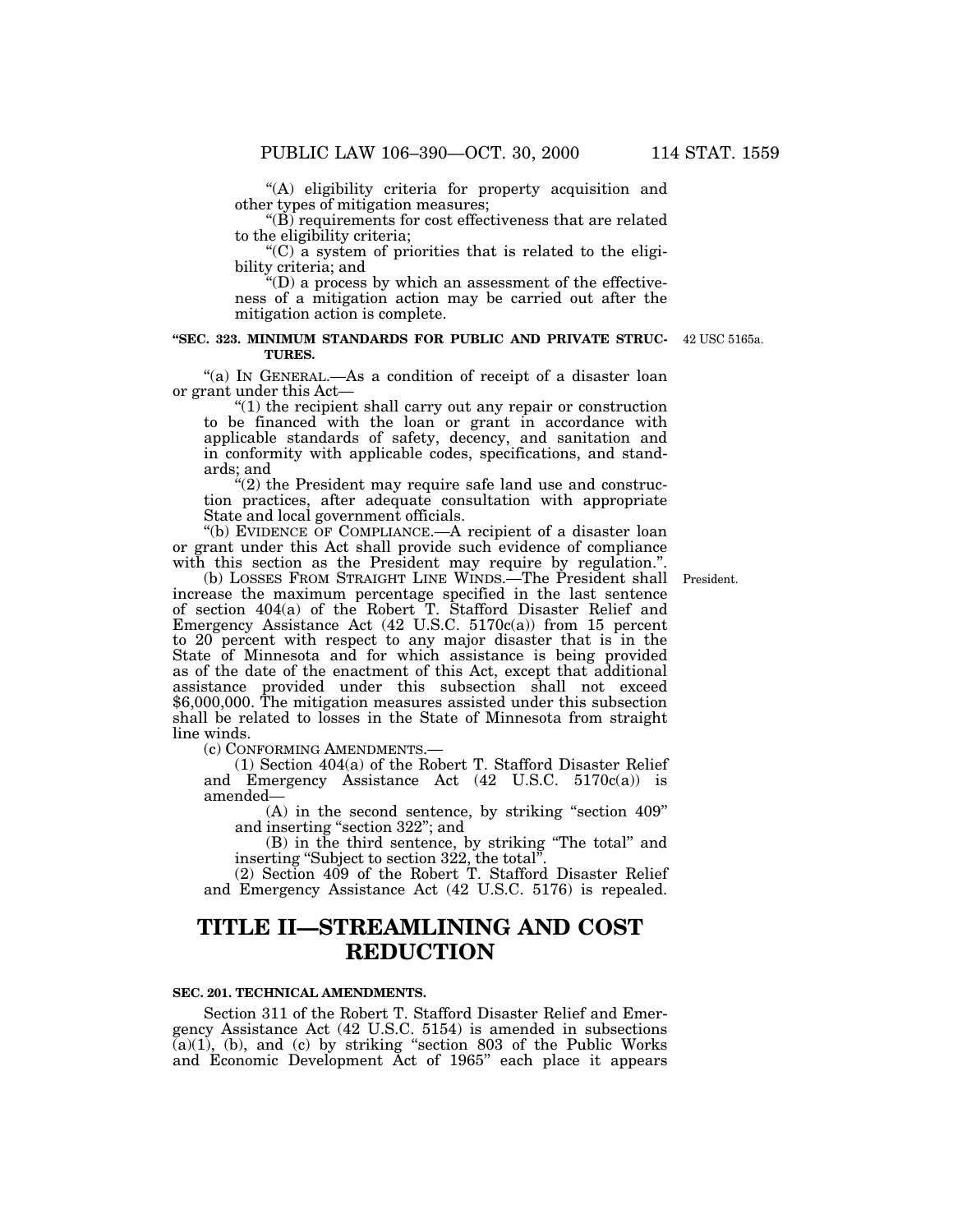and inserting "section  $209(c)(2)$  of the Public Works and Economic Development Act of 1965 (42 U.S.C. 3149(c)(2))''.

## **SEC. 202. MANAGEMENT COSTS.**

(a) IN GENERAL.—Title III of the Robert T. Stafford Disaster Relief and Emergency Assistance Act (42 U.S.C. 5141 et seq.) (as amended by section 104(a)) is amended by adding at the end the following:

42 USC 5165b.

## **''SEC. 324. MANAGEMENT COSTS.**

"(a) DEFINITION OF MANAGEMENT COST.—In this section, the term 'management cost' includes any indirect cost, any administrative expense, and any other expense not directly chargeable to a specific project under a major disaster, emergency, or disaster preparedness or mitigation activity or measure.

''(b) ESTABLISHMENT OF MANAGEMENT COST RATES.—Notwithstanding any other provision of law (including any administrative rule or guidance), the President shall by regulation establish management cost rates, for grantees and subgrantees, that shall be used to determine contributions under this Act for management costs.

''(c) REVIEW.—The President shall review the management cost rates established under subsection (b) not later than 3 years after the date of establishment of the rates and periodically thereafter.''.

(b) APPLICABILITY.—

(1) IN GENERAL.—Subject to paragraph (2), subsections (a) and (b) of section 324 of the Robert T. Stafford Disaster Relief and Emergency Assistance Act (as added by subsection (a)) shall apply to major disasters declared under that Act on or after the date of the enactment of this Act.

(2) INTERIM AUTHORITY.—Until the date on which the President establishes the management cost rates under section 324 of the Robert T. Stafford Disaster Relief and Emergency Assistance Act (as added by subsection (a)), section  $\overline{406(f)}$  of the Robert T. Stafford Disaster Relief and Emergency Assistance Act (42 U.S.C. 5172(f )) (as in effect on the day before the date of the enactment of this Act) shall be used to establish management cost rates.

## **SEC. 203. PUBLIC NOTICE, COMMENT, AND CONSULTATION REQUIRE-MENTS.**

Title III of the Robert T. Stafford Disaster Relief and Emergency Assistance Act (42 U.S.C. 5141 et seq.) (as amended by section  $202(a)$  is amended by adding at the end the following:

42 USC 5165c.

## **''SEC. 325. PUBLIC NOTICE, COMMENT, AND CONSULTATION REQUIRE-MENTS.**

''(a) PUBLIC NOTICE AND COMMENT CONCERNING NEW OR MODI-FIED POLICIES.—

"(1) In GENERAL.—The President shall provide for public notice and opportunity for comment before adopting any new or modified policy that—

" $(A)$  governs implementation of the public assistance program administered by the Federal Emergency Management Agency under this Act; and

 $\mathrm{``(B)}$  could result in a significant reduction of assistance under the program.

Regulations.

Deadline.

42 USC 5165b note.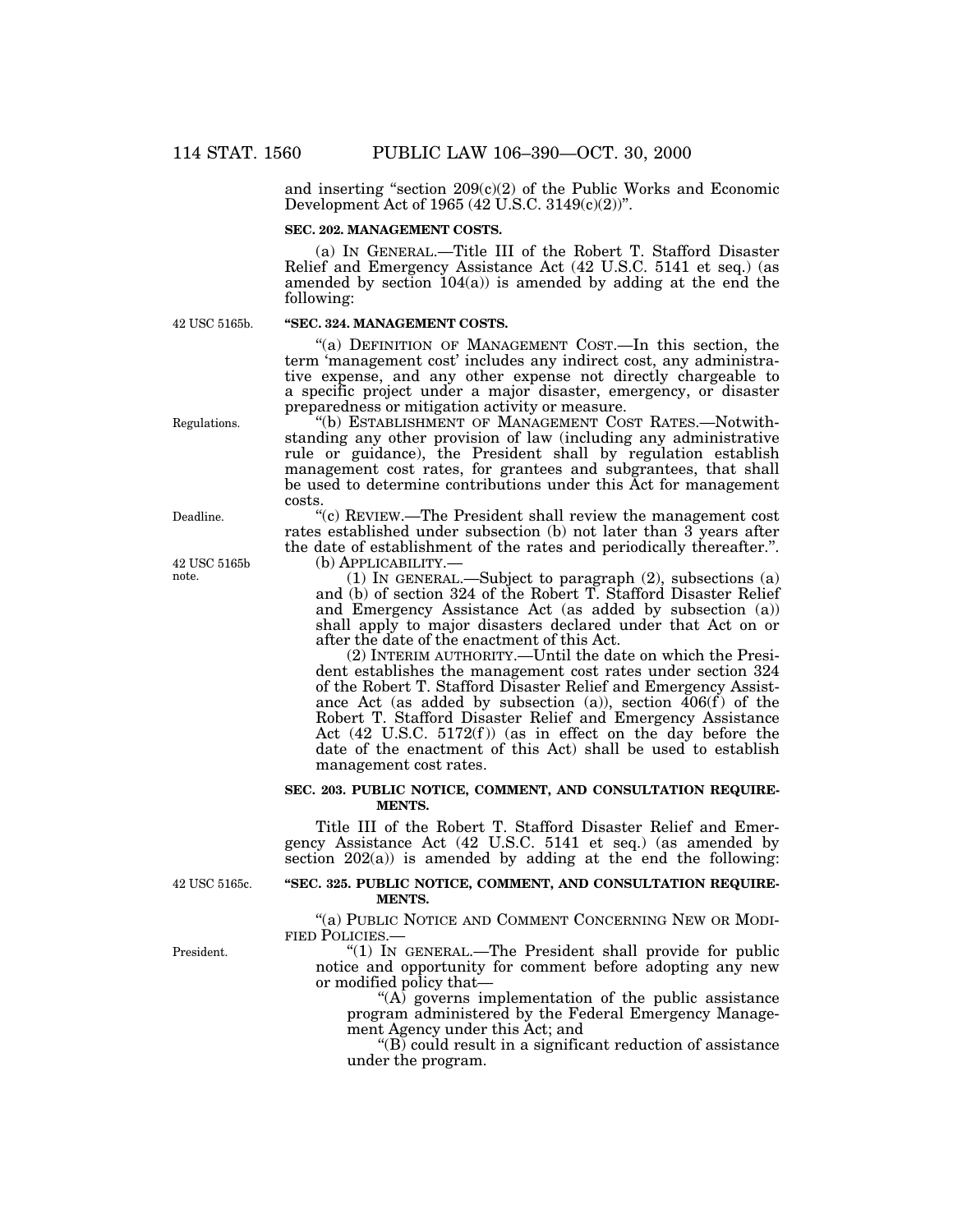''(2) APPLICATION.—Any policy adopted under paragraph (1) shall apply only to a major disaster or emergency declared on or after the date on which the policy is adopted.

''(b) CONSULTATION CONCERNING INTERIM POLICIES.—

''(1) IN GENERAL.—Before adopting any interim policy under the public assistance program to address specific conditions that relate to a major disaster or emergency that has been declared under this Act, the President, to the maximum extent practicable, shall solicit the views and recommendations of grantees and subgrantees with respect to the major disaster or emergency concerning the potential interim policy, if the interim policy is likely—

''(A) to result in a significant reduction of assistance to applicants for the assistance with respect to the major disaster or emergency; or

 $\mathrm{H}(B)$  to change the terms of a written agreement to which the Federal Government is a party concerning the declaration of the major disaster or emergency.

"(2) NO LEGAL RIGHT OF ACTION.—Nothing in this subsection confers a legal right of action on any party.

''(c) PUBLIC ACCESS.—The President shall promote public access to policies governing the implementation of the public assistance program.''.

## **SEC. 204. STATE ADMINISTRATION OF HAZARD MITIGATION GRANT PROGRAM.**

Section 404 of the Robert T. Stafford Disaster Relief and Emergency Assistance Act (42 U.S.C. 5170c) is amended by adding at the end the following:

''(c) PROGRAM ADMINISTRATION BY STATES.—

''(1) IN GENERAL.—A State desiring to administer the hazard mitigation grant program established by this section with respect to hazard mitigation assistance in the State may submit to the President an application for the delegation of the authority to administer the program.

''(2) CRITERIA.—The President, in consultation and coordination with States and local governments, shall establish criteria for the approval of applications submitted under paragraph (1). The criteria shall include, at a minimum—

''(A) the demonstrated ability of the State to manage the grant program under this section;

''(B) there being in effect an approved mitigation plan under section 322; and

''(C) a demonstrated commitment to mitigation activities.

"(3) APPROVAL.—The President shall approve an application President. submitted under paragraph (1) that meets the criteria established under paragraph (2).

"(4) WITHDRAWAL OF APPROVAL.-If, after approving an application of a State submitted under paragraph  $(1)$ , the President determines that the State is not administering the hazard mitigation grant program established by this section in a manner satisfactory to the President, the President shall withdraw the approval.

''(5) AUDITS.—The President shall provide for periodic President. audits of the hazard mitigation grant programs administered by States under this subsection.''.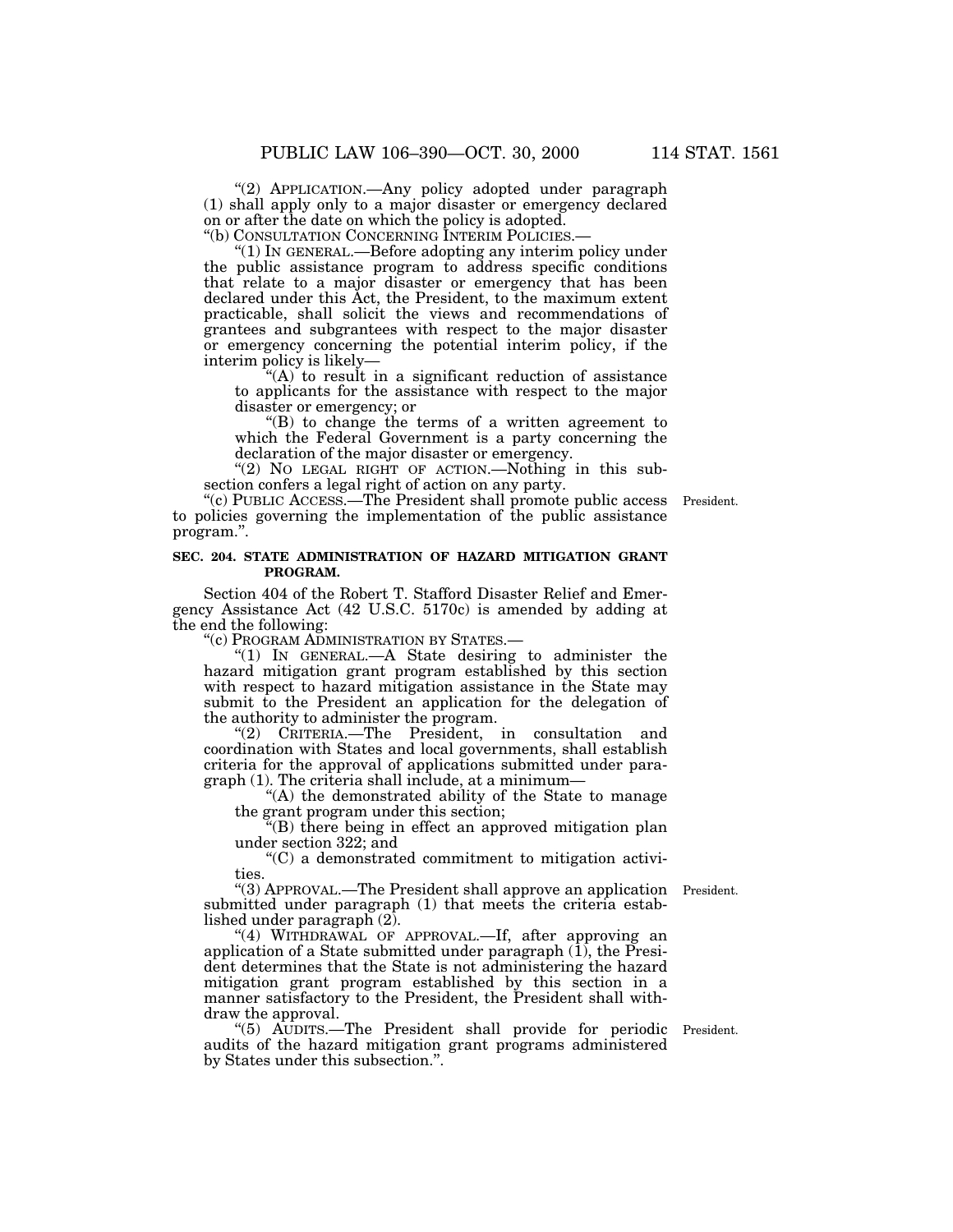#### **SEC. 205. ASSISTANCE TO REPAIR, RESTORE, RECONSTRUCT, OR REPLACE DAMAGED FACILITIES.**

(a) CONTRIBUTIONS.—Section 406 of the Robert T. Stafford Disaster Relief and Emergency Assistance Act (42 U.S.C. 5172) is amended by striking subsection (a) and inserting the following: ''(a) CONTRIBUTIONS.—

''(1) IN GENERAL.—The President may make contributions—

''(A) to a State or local government for the repair, restoration, reconstruction, or replacement of a public facility damaged or destroyed by a major disaster and for associated expenses incurred by the government; and

"(B) subject to paragraph  $(3)$ , to a person that owns or operates a private nonprofit facility damaged or destroyed by a major disaster for the repair, restoration, reconstruction, or replacement of the facility and for associated expenses incurred by the person.

"(2) ASSOCIATED EXPENSES.— $\bar{F}$ or the purposes of this section, associated expenses shall include—

"(A) the costs of mobilizing and employing the National Guard for performance of eligible work;

 $E(E)$  the costs of using prison labor to perform eligible work, including wages actually paid, transportation to a worksite, and extraordinary costs of guards, food, and lodging; and

 $(C)$  base and overtime wages for the employees and extra hires of a State, local government, or person described in paragraph (1) that perform eligible work, plus fringe benefits on such wages to the extent that such benefits were being paid before the major disaster.

"(3) CONDITIONS FOR ASSISTANCE TO PRIVATE NONPROFIT FACILITIES.—

"(A) IN GENERAL.—The President may make contributions to a private nonprofit facility under paragraph  $(1)(B)$ only if—

''(i) the facility provides critical services (as defined by the President) in the event of a major disaster; or

''(ii) the owner or operator of the facility—

''(I) has applied for a disaster loan under section 7(b) of the Small Business Act (15 U.S.C. 636(b)); and

 $\text{``(II)}$ (aa) has been determined to be ineligible for such a loan; or

''(bb) has obtained such a loan in the maximum amount for which the Small Business Administration determines the facility is eligible.

''(B) DEFINITION OF CRITICAL SERVICES.—In this paragraph, the term 'critical services' includes power, water (including water provided by an irrigation organization or facility), sewer, wastewater treatment, communications, and emergency medical care.

"(4) NOTIFICATION TO CONGRESS.—Before making any contribution under this section in an amount greater than \$20,000,000, the President shall notify—

''(A) the Committee on Environment and Public Works of the Senate;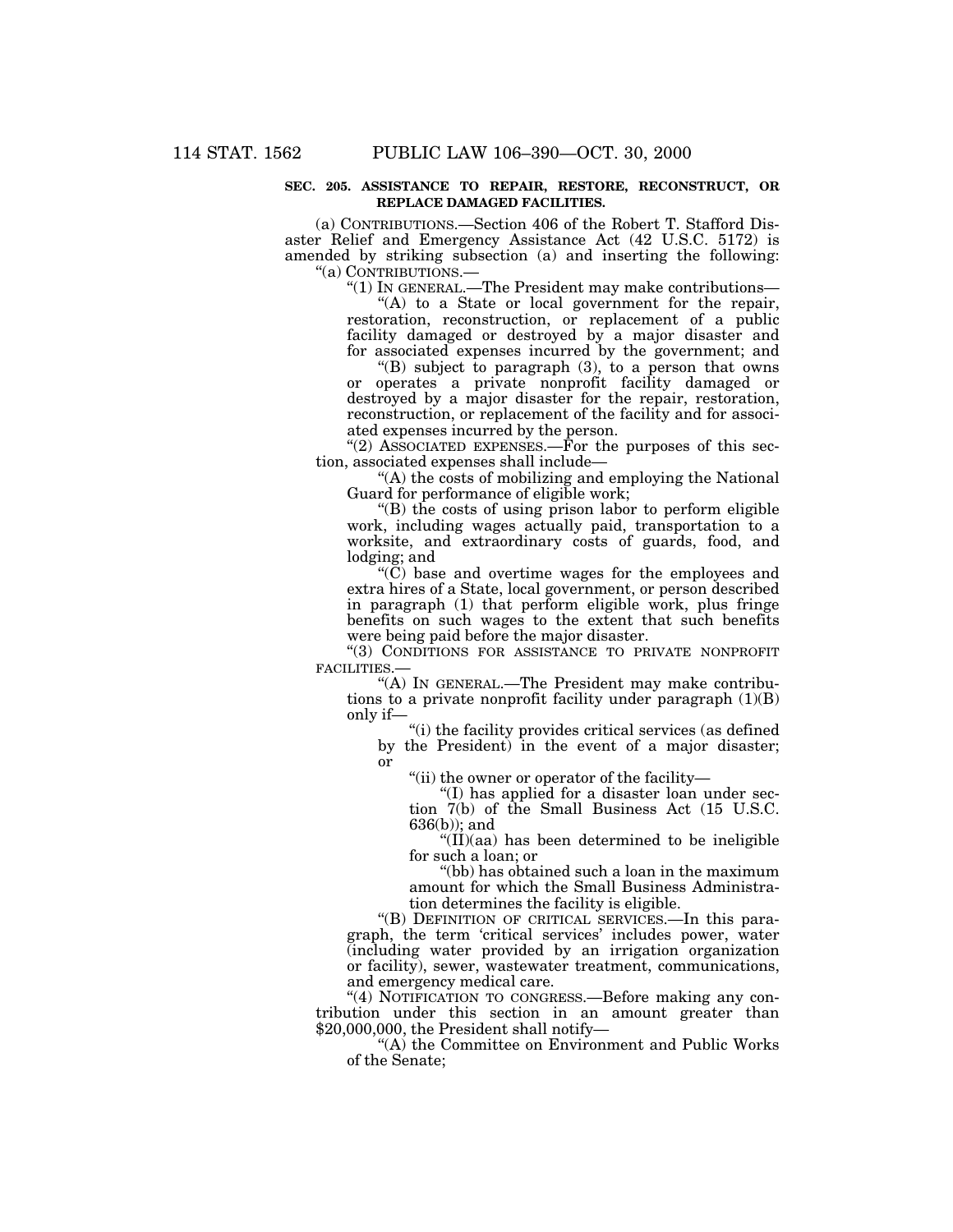''(B) the Committee on Transportation and Infrastructure of the House of Representatives;

''(C) the Committee on Appropriations of the Senate; and

''(D) the Committee on Appropriations of the House of Representatives.''.

(b) FEDERAL SHARE.—Section 406 of the Robert T. Stafford Disaster Relief and Emergency Assistance Act (42 U.S.C. 5172) is amended by striking subsection (b) and inserting the following: ''(b) FEDERAL SHARE.—

 $(1)$  MINIMUM FEDERAL SHARE.—Except as provided in paragraph (2), the Federal share of assistance under this section shall be not less than 75 percent of the eligible cost of repair, restoration, reconstruction, or replacement carried out under this section.

> President. Regulations.

''(2) REDUCED FEDERAL SHARE.—The President shall promulgate regulations to reduce the Federal share of assistance under this section to not less than 25 percent in the case of the repair, restoration, reconstruction, or replacement of any eligible public facility or private nonprofit facility following an event associated with a major disaster—

"(A) that has been damaged, on more than one occasion within the preceding 10-year period, by the same type of event; and

 $\mathrm{``(B)}$  the owner of which has failed to implement appropriate mitigation measures to address the hazard that caused the damage to the facility.''.

(c) LARGE IN-LIEU CONTRIBUTIONS.—Section 406 of the Robert T. Stafford Disaster Relief and Emergency Assistance Act (42 U.S.C. 5172) is amended by striking subsection (c) and inserting the following:

''(c) LARGE IN-LIEU CONTRIBUTIONS.—

''(1) FOR PUBLIC FACILITIES.—

''(A) IN GENERAL.—In any case in which a State or local government determines that the public welfare would not best be served by repairing, restoring, reconstructing, or replacing any public facility owned or controlled by the State or local government, the State or local government may elect to receive, in lieu of a contribution under subsection  $(a)(1)(A)$ , a contribution in an amount equal to 75 percent of the Federal share of the Federal estimate of the cost of repairing, restoring, reconstructing, or replacing the facility and of management expenses.

''(B) AREAS WITH UNSTABLE SOIL.—In any case in which a State or local government determines that the public welfare would not best be served by repairing, restoring, reconstructing, or replacing any public facility owned or controlled by the State or local government because soil instability in the disaster area makes repair, restoration, reconstruction, or replacement infeasible, the State or local government may elect to receive, in lieu of a contribution under subsection  $(a)(1)(A)$ , a contribution in an amount equal to 90 percent of the Federal share of the Federal estimate of the cost of repairing, restoring, reconstructing, or replacing the facility and of management expenses.

 $\tilde{f}(C)$  USE OF FUNDS.—Funds contributed to a State or local government under this paragraph may be used—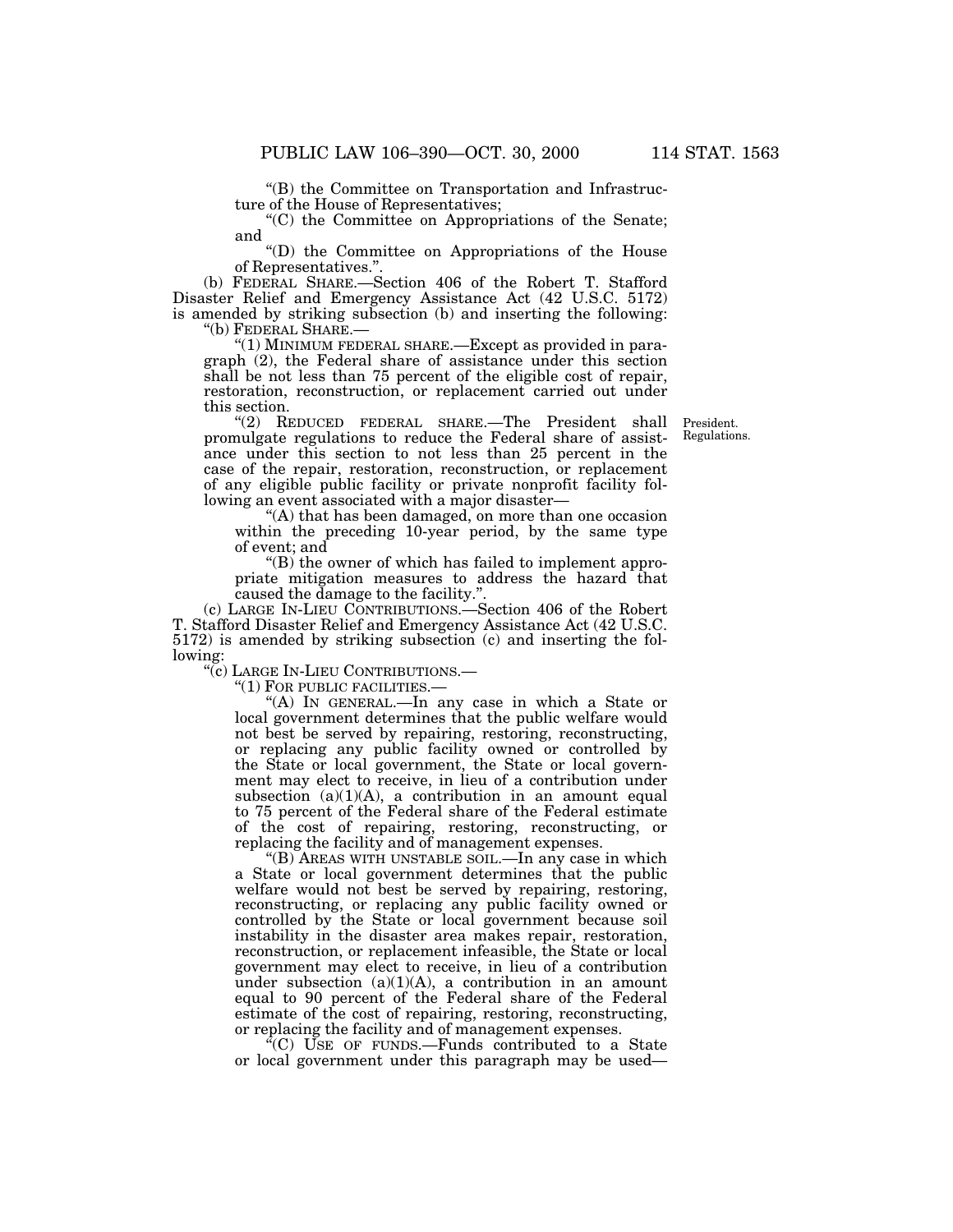"(i) to repair, restore, or expand other selected public facilities;

''(ii) to construct new facilities; or

''(iii) to fund hazard mitigation measures that the State or local government determines to be necessary to meet a need for governmental services and functions in the area affected by the major disaster.

''(D) LIMITATIONS.—Funds made available to a State or local government under this paragraph may not be used for—

''(i) any public facility located in a regulatory floodway (as defined in section 59.1 of title 44, Code of Federal Regulations (or a successor regulation)); or

"(ii) any uninsured public facility located in a special flood hazard area identified by the Director of the Federal Emergency Management Agency under the National Flood Insurance Act of 1968 (42 U.S.C. 4001 et seq.).

"(2) FOR PRIVATE NONPROFIT FACILITIES.-

''(A) IN GENERAL.—In any case in which a person that owns or operates a private nonprofit facility determines that the public welfare would not best be served by repairing, restoring, reconstructing, or replacing the facility, the person may elect to receive, in lieu of a contribution under subsection  $(a)(1)(B)$ , a contribution in an amount equal to 75 percent of the Federal share of the Federal estimate of the cost of repairing, restoring, reconstructing, or replacing the facility and of management expenses.

''(B) USE OF FUNDS.—Funds contributed to a person under this paragraph may be used—

"(i) to repair, restore, or expand other selected private nonprofit facilities owned or operated by the person;

''(ii) to construct new private nonprofit facilities to be owned or operated by the person; or

''(iii) to fund hazard mitigation measures that the person determines to be necessary to meet a need for the person's services and functions in the area affected by the major disaster.

''(C) LIMITATIONS.—Funds made available to a person under this paragraph may not be used for—

''(i) any private nonprofit facility located in a regulatory floodway (as defined in section 59.1 of title 44, Code of Federal Regulations (or a successor regulation)); or

''(ii) any uninsured private nonprofit facility located in a special flood hazard area identified by the Director of the Federal Emergency Management Agency under the National Flood Insurance Act of 1968 (42 U.S.C. 4001 et seq.).''.

(d) ELIGIBLE COST.—

(1) IN GENERAL.—Section 406 of the Robert T. Stafford Disaster Relief and Emergency Assistance Act (42 U.S.C. 5172) is amended by striking subsection (e) and inserting the following:

''(e) ELIGIBLE COST.—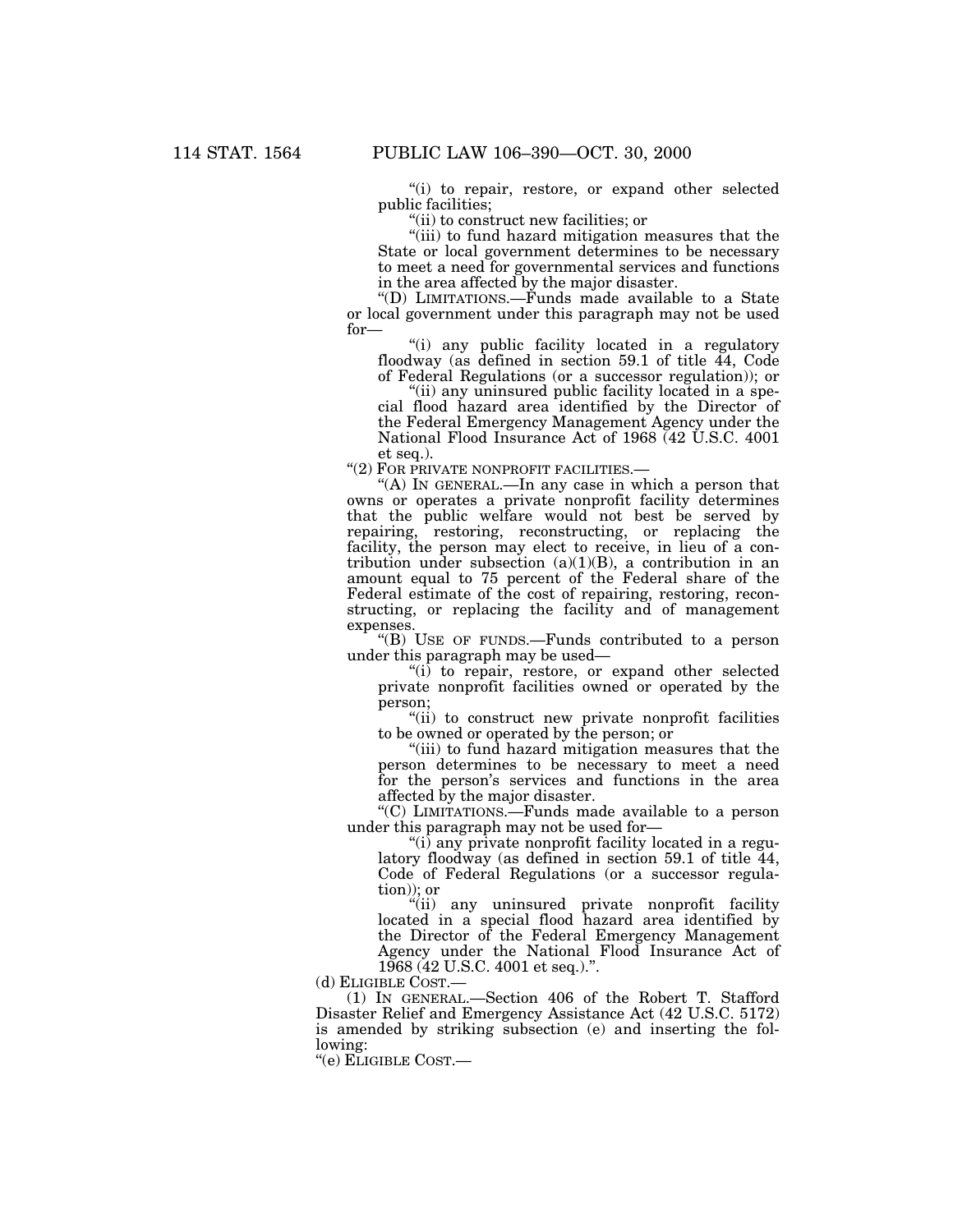''(1) DETERMINATION.— ''(A) IN GENERAL.—For the purposes of this section, the President shall estimate the eligible cost of repairing, restoring, reconstructing, or replacing a public facility or private nonprofit facility—

" $(i)$  on the basis of the design of the facility as the facility existed immediately before the major disaster; and

"(ii) in conformity with codes, specifications, and standards (including floodplain management and hazard mitigation criteria required by the President or under the Coastal Barrier Resources Act (16 U.S.C. 3501 et seq.)) applicable at the time at which the disaster occurred.

''(B) COST ESTIMATION PROCEDURES.—

''(i) IN GENERAL.—Subject to paragraph (2), the President shall use the cost estimation procedures established under paragraph (3) to determine the eligible cost under this subsection.

''(ii) APPLICABILITY.—The procedures specified in this paragraph and paragraph (2) shall apply only to projects the eligible cost of which is equal to or greater than the amount specified in section 422.

"(2) MODIFICATION OF ELIGIBLE COST.—

"(A) ACTUAL COST GREATER THAN CEILING PERCENTAGE OF ESTIMATED COST.—In any case in which the actual cost of repairing, restoring, reconstructing, or replacing a facility under this section is greater than the ceiling percentage established under paragraph (3) of the cost estimated under paragraph (1), the President may determine that the eligible cost includes a portion of the actual cost of the repair, restoration, reconstruction, or replacement that exceeds the cost estimated under paragraph (1).

''(B) ACTUAL COST LESS THAN ESTIMATED COST.—

''(i) GREATER THAN OR EQUAL TO FLOOR PERCENT-AGE OF ESTIMATED COST.—In any case in which the actual cost of repairing, restoring, reconstructing, or replacing a facility under this section is less than 100 percent of the cost estimated under paragraph (1), but is greater than or equal to the floor percentage established under paragraph (3) of the cost estimated under paragraph (1), the State or local government or person receiving funds under this section shall use the excess funds to carry out cost-effective activities that reduce the risk of future damage, hardship, or suffering from a major disaster.

"(ii) LESS THAN FLOOR PERCENTAGE OF ESTIMATED COST.—In any case in which the actual cost of repairing, restoring, reconstructing, or replacing a facility under this section is less than the floor percentage established under paragraph (3) of the cost estimated under paragraph (1), the State or local government or person receiving assistance under this section shall reimburse the President in the amount of the difference.

''(C) NO EFFECT ON APPEALS PROCESS.—Nothing in this paragraph affects any right of appeal under section 423.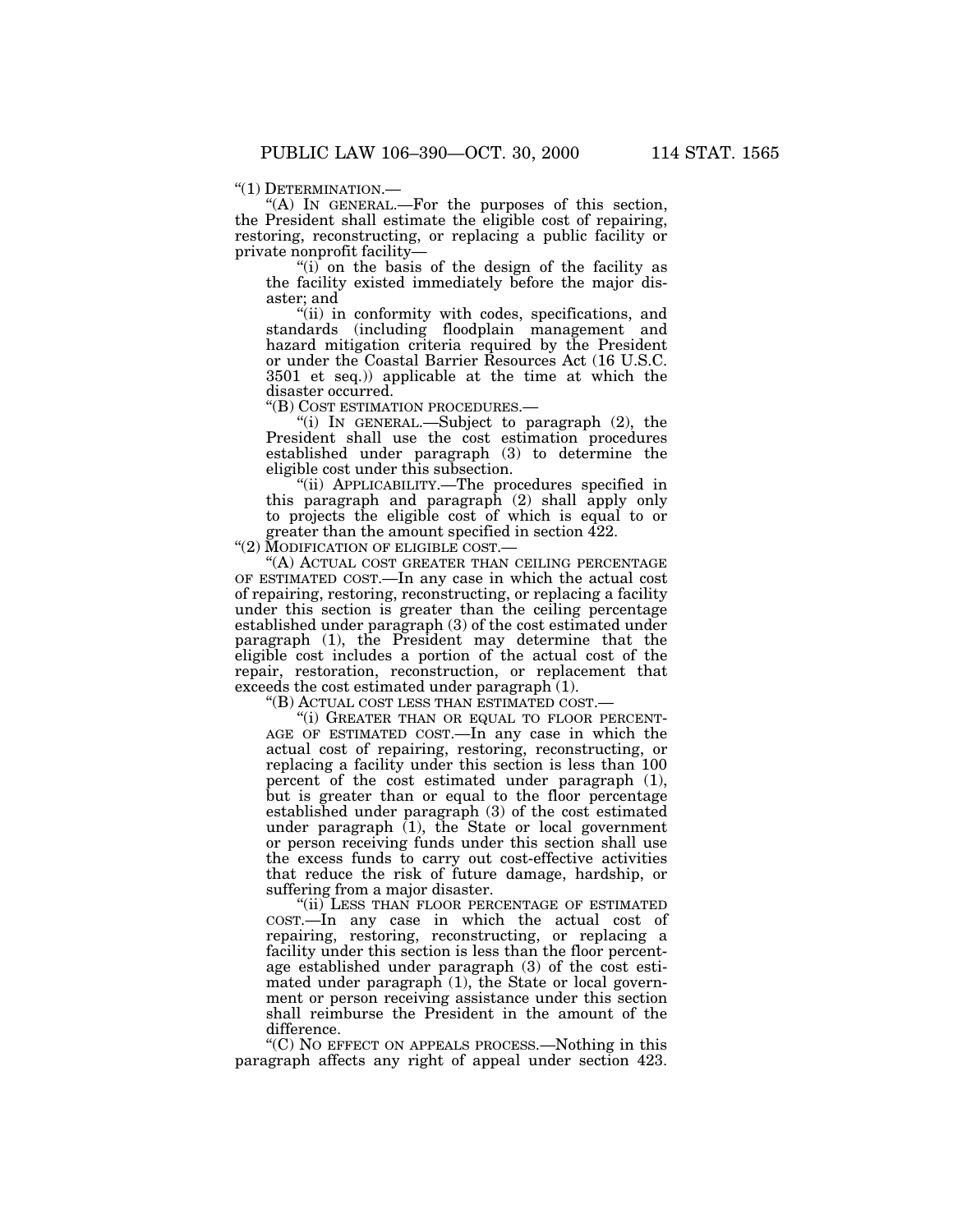''(3) EXPERT PANEL.— ''(A) ESTABLISHMENT.—Not later than 18 months after the date of the enactment of this paragraph, the President, acting through the Director of the Federal Emergency Management Agency, shall establish an expert panel, which shall include representatives from the construction industry and State and local government.

''(B) DUTIES.—The expert panel shall develop recommendations concerning—

''(i) procedures for estimating the cost of repairing, restoring, reconstructing, or replacing a facility consistent with industry practices; and

"(ii) the ceiling and floor percentages referred to in paragraph (2).

 $\rm ^{\prime\prime}(C)$  REGULATIONS.—Taking into account the recommendations of the expert panel under subparagraph (B), the President shall promulgate regulations that establish—

''(i) cost estimation procedures described in subparagraph  $(B)(i)$ ; and

"(ii) the ceiling and floor percentages referred to in paragraph (2).

"(D) REVIEW BY PRESIDENT.—Not later than 2 years after the date of promulgation of regulations under subparagraph (C) and periodically thereafter, the President shall review the cost estimation procedures and the ceiling and floor percentages established under this paragraph.

''(E) REPORT TO CONGRESS.—Not later than 1 year after the date of promulgation of regulations under subparagraph (C), 3 years after that date, and at the end of each 2-year period thereafter, the expert panel shall submit to Congress a report on the appropriateness of the cost estimation procedures.

''(4) SPECIAL RULE.—In any case in which the facility being repaired, restored, reconstructed, or replaced under this section was under construction on the date of the major disaster, the cost of repairing, restoring, reconstructing, or replacing the facility shall include, for the purposes of this section, only those costs that, under the contract for the construction, are the owner's responsibility and not the contractor's responsibility."

(2) EFFECTIVE DATE.—The amendment made by paragraph (1) takes effect on the date of the enactment of this Act and applies to funds appropriated after the date of the enactment of this Act, except that paragraph (1) of section 406(e) of the Robert T. Stafford Disaster Relief and Emergency Assistance Act (as amended by paragraph (1)) takes effect on the date on which the cost estimation procedures established under paragraph (3) of that section take effect.

(e) CONFORMING AMENDMENT.—Section 406 of the Robert T. Stafford Disaster Relief and Emergency Assistance Act (42 U.S.C. 5172) is amended by striking subsection (f ).

#### **SEC. 206. FEDERAL ASSISTANCE TO INDIVIDUALS AND HOUSEHOLDS.**

(a) IN GENERAL.—Section 408 of the Robert T. Stafford Disaster Relief and Emergency Assistance Act (42 U.S.C. 5174) is amended to read as follows:

President.

Deadline.

Deadline.

42 USC 5172 note.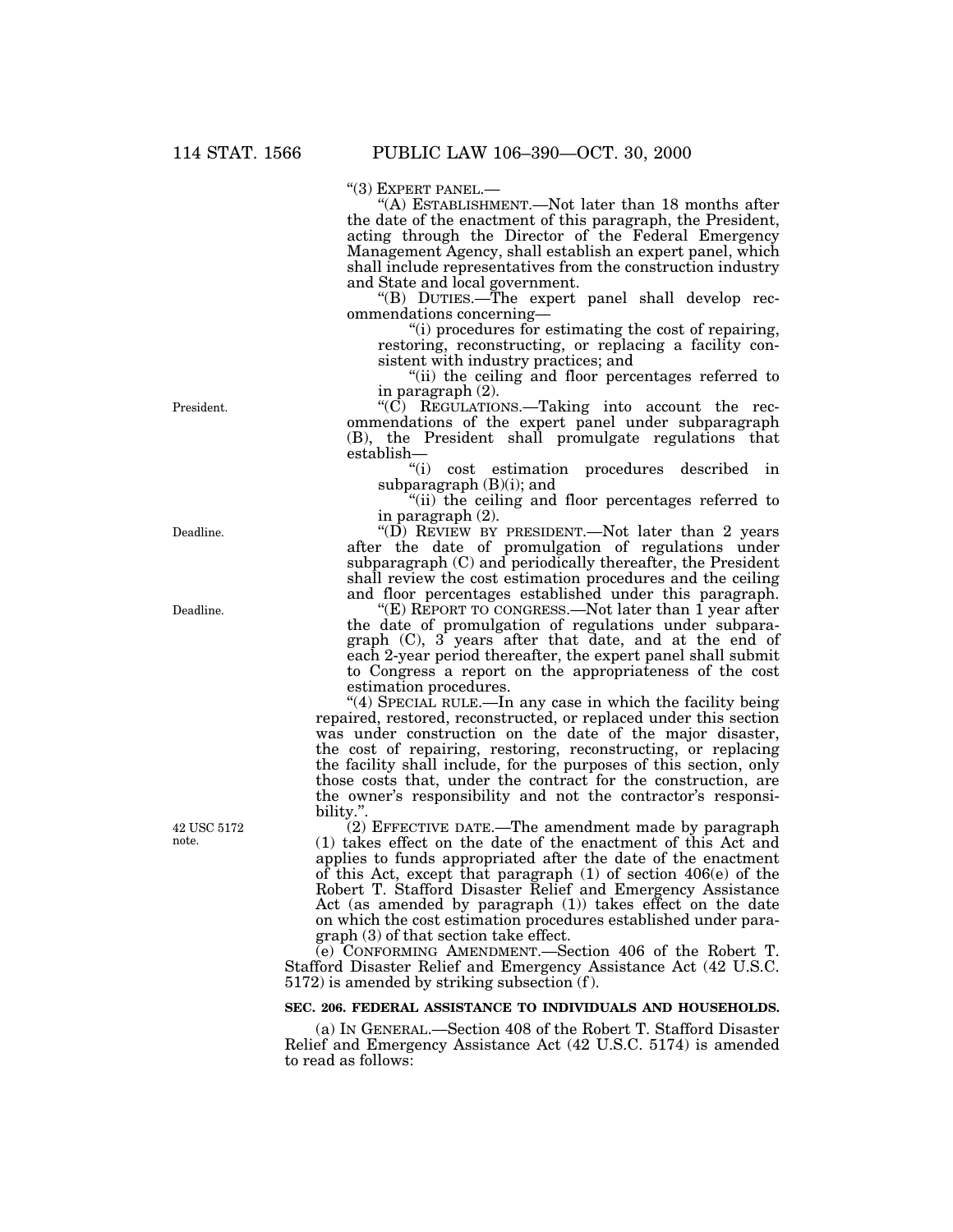#### **''SEC. 408. FEDERAL ASSISTANCE TO INDIVIDUALS AND HOUSEHOLDS.**

''(a) IN GENERAL.—

''(1) PROVISION OF ASSISTANCE.—In accordance with this section, the President, in consultation with the Governor of a State, may provide financial assistance, and, if necessary, direct services, to individuals and households in the State who, as a direct result of a major disaster, have necessary expenses and serious needs in cases in which the individuals and households are unable to meet such expenses or needs through other means.

"(2) RELATIONSHIP TO OTHER ASSISTANCE.-Under paragraph (1), an individual or household shall not be denied assistance under paragraph (1), (3), or (4) of subsection (c) solely on the basis that the individual or household has not applied for or received any loan or other financial assistance from the Small Business Administration or any other Federal agency. ''(b) HOUSING ASSISTANCE.—

''(1) ELIGIBILITY.—The President may provide financial or other assistance under this section to individuals and households to respond to the disaster-related housing needs of individuals and households who are displaced from their predisaster primary residences or whose predisaster primary residences are rendered uninhabitable as a result of damage caused by a major disaster.

"(2) DETERMINATION OF APPROPRIATE TYPES OF ASSIST-ANCE.—

President.

''(A) IN GENERAL.—The President shall determine appropriate types of housing assistance to be provided under this section to individuals and households described in subsection (a)(1) based on considerations of cost effectiveness, convenience to the individuals and households, and such other factors as the President may consider appropriate.

''(B) MULTIPLE TYPES OF ASSISTANCE.—One or more types of housing assistance may be made available under this section, based on the suitability and availability of the types of assistance, to meet the needs of individuals and households in the particular disaster situation.

"(c) TYPES OF HOUSING ASSISTANCE.-

''(1) TEMPORARY HOUSING.—

''(A) FINANCIAL ASSISTANCE.—

''(i) IN GENERAL.—The President may provide financial assistance to individuals or households to rent alternate housing accommodations, existing rental units, manufactured housing, recreational vehicles, or other readily fabricated dwellings.

"(ii) AMOUNT.—The amount of assistance under clause (i) shall be based on the fair market rent for the accommodation provided plus the cost of any transportation, utility hookups, or unit installation not provided directly by the President.

''(B) DIRECT ASSISTANCE.—

''(i) IN GENERAL.—The President may provide temporary housing units, acquired by purchase or lease, directly to individuals or households who, because of a lack of available housing resources, would be unable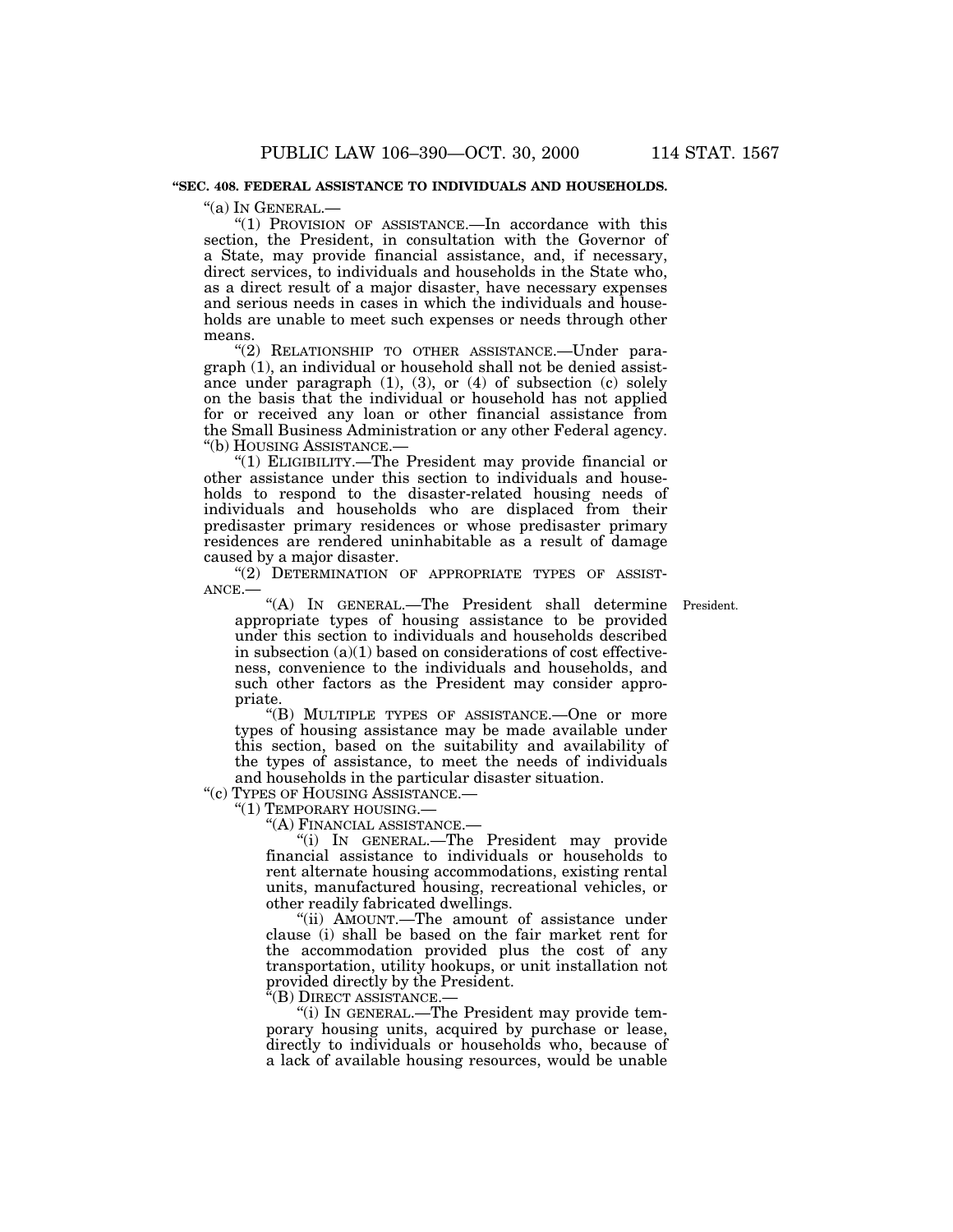to make use of the assistance provided under subparagraph (A).

''(ii) PERIOD OF ASSISTANCE.—The President may not provide direct assistance under clause (i) with respect to a major disaster after the end of the 18 month period beginning on the date of the declaration of the major disaster by the President, except that the President may extend that period if the President determines that due to extraordinary circumstances an extension would be in the public interest.

"(iii) COLLECTION OF RENTAL CHARGES.—After the end of the 18-month period referred to in clause (ii), the President may charge fair market rent for each temporary housing unit provided.

 $''(2)$  REPAIRS.-

''(A) IN GENERAL.—The President may provide financial assistance for—

''(i) the repair of owner-occupied private residences, utilities, and residential infrastructure (such as a private access route) damaged by a major disaster to a safe and sanitary living or functioning condition; and

''(ii) eligible hazard mitigation measures that reduce the likelihood of future damage to such residences, utilities, or infrastructure.

''(B) RELATIONSHIP TO OTHER ASSISTANCE.—A recipient of assistance provided under this paragraph shall not be required to show that the assistance can be met through other means, except insurance proceeds.

''(C) MAXIMUM AMOUNT OF ASSISTANCE.—The amount of assistance provided to a household under this paragraph shall not exceed \$5,000, as adjusted annually to reflect changes in the Consumer Price Index for All Urban Consumers published by the Department of Labor.

''(3) REPLACEMENT.—

''(A) IN GENERAL.—The President may provide financial assistance for the replacement of owner-occupied private residences damaged by a major disaster.

''(B) MAXIMUM AMOUNT OF ASSISTANCE.—The amount of assistance provided to a household under this paragraph shall not exceed \$10,000, as adjusted annually to reflect changes in the Consumer Price Index for All Urban Consumers published by the Department of Labor.

''(C) APPLICABILITY OF FLOOD INSURANCE REQUIRE-MENT.—With respect to assistance provided under this paragraph, the President may not waive any provision of Federal law requiring the purchase of flood insurance as a condition of the receipt of Federal disaster assistance.

"(4) PERMANENT HOUSING CONSTRUCTION. The President may provide financial assistance or direct assistance to individuals or households to construct permanent housing in insular areas outside the continental United States and in other remote locations in cases in which—

''(A) no alternative housing resources are available; and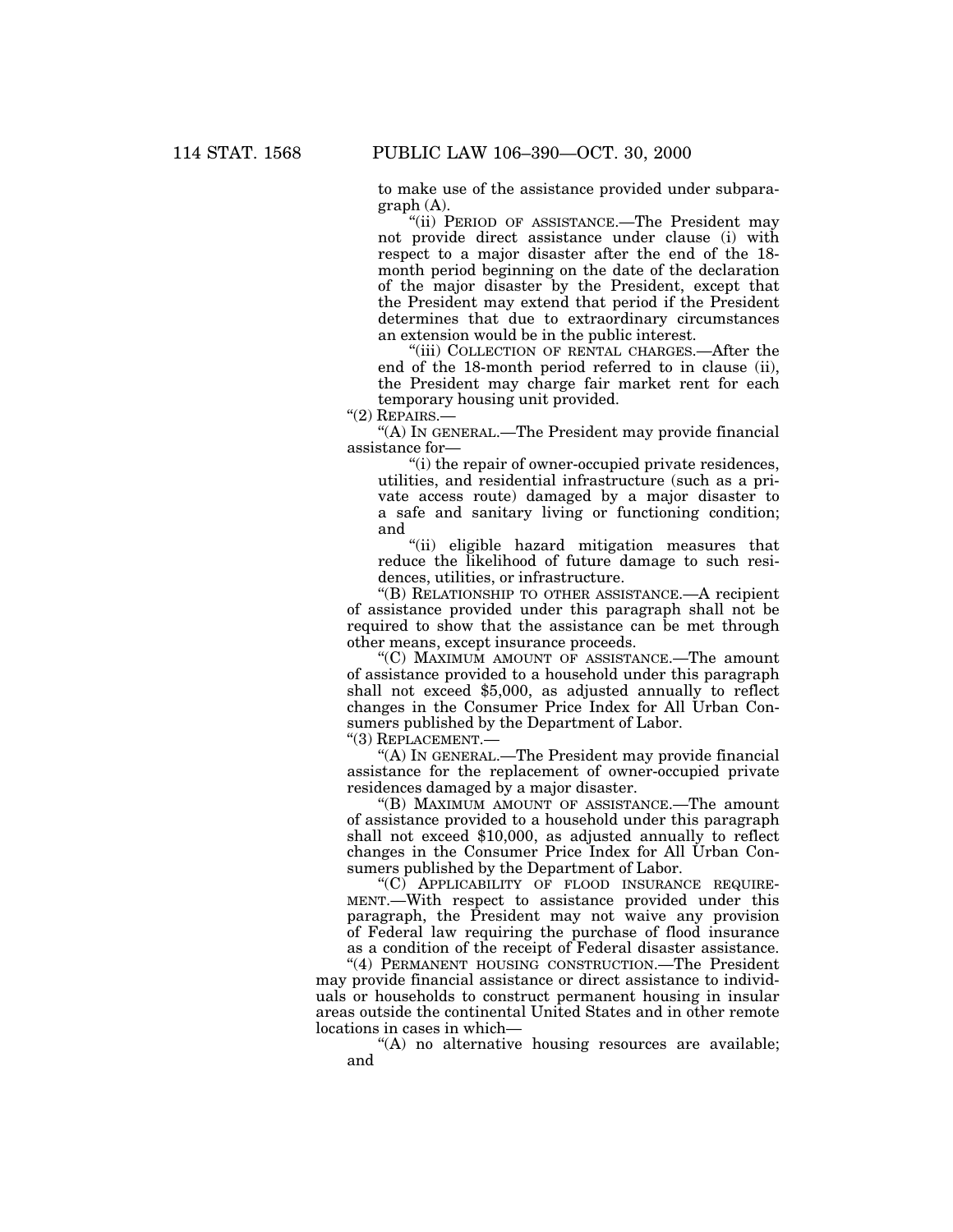''(B) the types of temporary housing assistance described in paragraph (1) are unavailable, infeasible, or not cost-effective.

''(d) TERMS AND CONDITIONS RELATING TO HOUSING ASSIST-ANCE.—

 $"$ (1) SITES.-

''(A) IN GENERAL.—Any readily fabricated dwelling provided under this section shall, whenever practicable, be located on a site that—

''(i) is complete with utilities; and

"(ii) is provided by the State or local government, by the owner of the site, or by the occupant who was displaced by the major disaster.

''(B) SITES PROVIDED BY THE PRESIDENT.—A readily fabricated dwelling may be located on a site provided by the President if the President determines that such a site would be more economical or accessible.

"(2) DISPOSAL OF UNITS.-

''(A) SALE TO OCCUPANTS.—

''(i) IN GENERAL.—Notwithstanding any other provision of law, a temporary housing unit purchased under this section by the President for the purpose of housing disaster victims may be sold directly to the individual or household who is occupying the unit if the individual or household lacks permanent housing.

''(ii) SALE PRICE.—A sale of a temporary housing unit under clause (i) shall be at a price that is fair and equitable.

''(iii) DEPOSIT OF PROCEEDS.—Notwithstanding any other provision of law, the proceeds of a sale under clause (i) shall be deposited in the appropriate Disaster Relief Fund account.

''(iv) HAZARD AND FLOOD INSURANCE.—A sale of a temporary housing unit under clause (i) shall be made on the condition that the individual or household purchasing the housing unit agrees to obtain and maintain hazard and flood insurance on the housing unit.

''(v) USE OF GSA SERVICES.—The President may use the services of the General Services Administration to accomplish a sale under clause (i).

''(B) OTHER METHODS OF DISPOSAL.—If not disposed of under subparagraph (A), a temporary housing unit purchased under this section by the President for the purpose of housing disaster victims—

''(i) may be sold to any person; or

''(ii) may be sold, transferred, donated, or otherwise made available directly to a State or other governmental entity or to a voluntary organization for the sole purpose of providing temporary housing to disaster victims in major disasters and emergencies if, as a condition of the sale, transfer, or donation, the State, other governmental agency, or voluntary organization agrees—

''(I) to comply with the nondiscrimination provisions of section 308; and

''(II) to obtain and maintain hazard and flood insurance on the housing unit.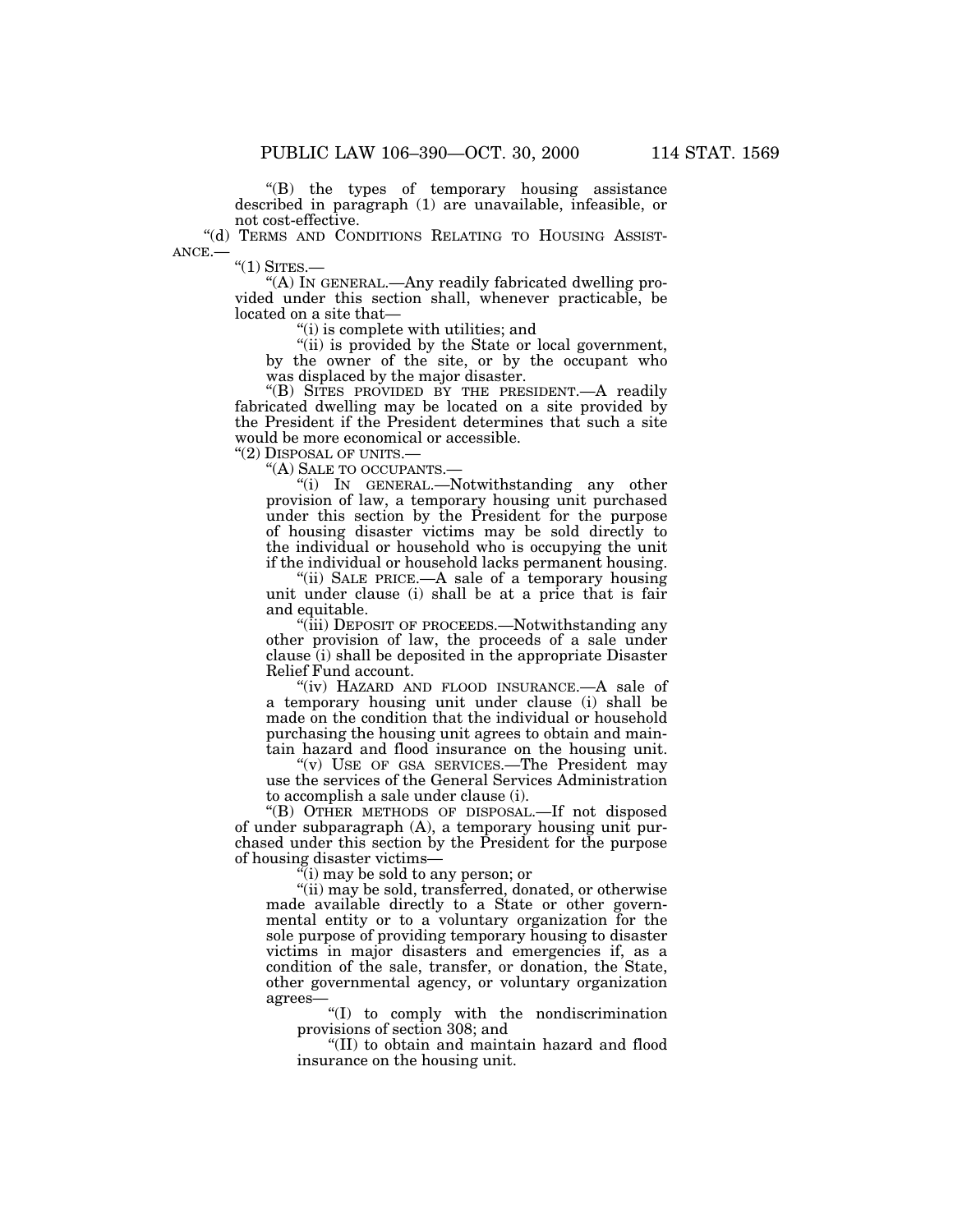''(e) FINANCIAL ASSISTANCE TO ADDRESS OTHER NEEDS.— ''(1) MEDICAL, DENTAL, AND FUNERAL EXPENSES.—The President, in consultation with the Governor of a State, may provide financial assistance under this section to an individual or household in the State who is adversely affected by a major disaster to meet disaster-related medical, dental, and funeral expenses.

"(2) PERSONAL PROPERTY, TRANSPORTATION, AND OTHER EXPENSES.—The President, in consultation with the Governor of a State, may provide financial assistance under this section to an individual or household described in paragraph (1) to address personal property, transportation, and other necessary expenses or serious needs resulting from the major disaster. " $(f)$  State Role.-

''(1) FINANCIAL ASSISTANCE TO ADDRESS OTHER NEEDS.—

"(A) GRANT TO STATE.—Subject to subsection  $(g)$ , a Governor may request a grant from the President to provide financial assistance to individuals and households in the State under subsection (e).

''(B) ADMINISTRATIVE COSTS.—A State that receives a grant under subparagraph (A) may expend not more than 5 percent of the amount of the grant for the administrative costs of providing financial assistance to individuals and households in the State under subsection (e).

''(2) ACCESS TO RECORDS.—In providing assistance to individuals and households under this section, the President shall provide for the substantial and ongoing involvement of the States in which the individuals and households are located, including by providing to the States access to the electronic records of individuals and households receiving assistance under this section in order for the States to make available any additional State and local assistance to the individuals and households.

"(g) COST SHARING .-

''(1) FEDERAL SHARE.—Except as provided in paragraph (2), the Federal share of the costs eligible to be paid using assistance provided under this section shall be 100 percent.

"(2) FINANCIAL ASSISTANCE TO ADDRESS OTHER NEEDS.-In the case of financial assistance provided under subsection  $(e)$ —

''(A) the Federal share shall be 75 percent; and

''(B) the non-Federal share shall be paid from funds made available by the State.

''(h) MAXIMUM AMOUNT OF ASSISTANCE.—

''(1) IN GENERAL.—No individual or household shall receive financial assistance greater than \$25,000 under this section with respect to a single major disaster.

"(2) ADJUSTMENT OF LIMIT.—The limit established under paragraph (1) shall be adjusted annually to reflect changes in the Consumer Price Index for All Urban Consumers published by the Department of Labor.

''(i) RULES AND REGULATIONS.—The President shall prescribe rules and regulations to carry out this section, including criteria, standards, and procedures for determining eligibility for assistance.''.

(b) CONFORMING AMENDMENT.—Section 502(a)(6) of the Robert T. Stafford Disaster Relief and Emergency Assistance Act (42 U.S.C.  $5192(a)(6)$ ) is amended by striking "temporary housing".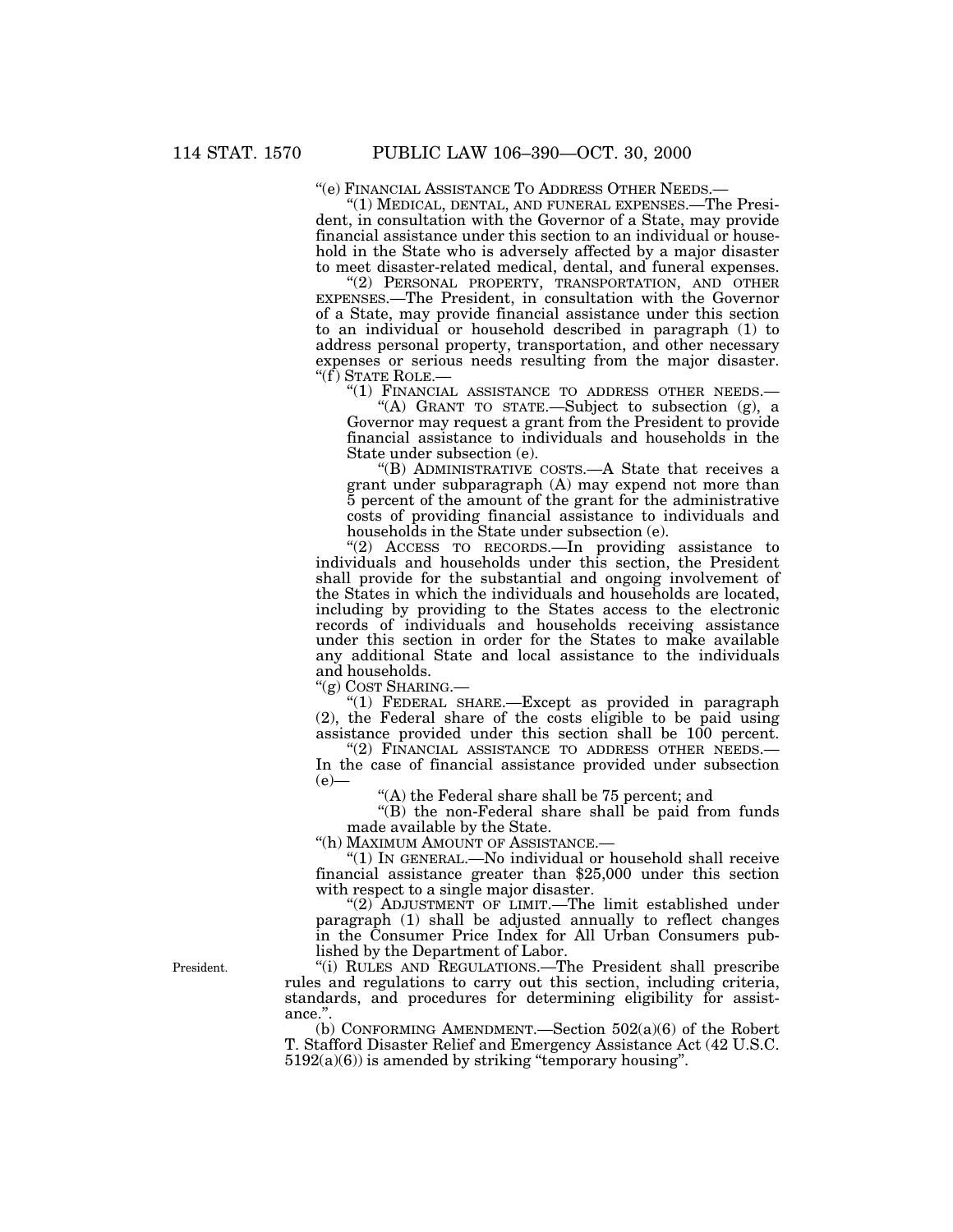(c) ELIMINATION OF INDIVIDUAL AND FAMILY GRANT PRO-GRAMS.—Section 411 of the Robert T. Stafford Disaster Relief and Emergency Assistance Act (42 U.S.C. 5178) is repealed.

(d) EFFECTIVE DATE.—The amendments made by this section take effect 18 months after the date of the enactment of this Act.

### **SEC. 207. COMMUNITY DISASTER LOANS.**

Section 417 of the Robert T. Stafford Disaster Relief and Emergency Assistance Act (42 U.S.C. 5184) is amended—

(1) by striking ''(a) The President'' and inserting the following:

''(a) IN GENERAL.—The President'';

(2) by striking "The amount" and inserting the following: ''(b) AMOUNT.—The amount'';

(3) by striking ''Repayment'' and inserting the following: ''(c) REPAYMENT.—

''(1) CANCELLATION.—Repayment'';

(4) by striking ''(b) Any loans'' and inserting the following: ''(d) EFFECT ON OTHER ASSISTANCE.—Any loans'';

- (5) in subsection (b) (as designated by paragraph (2))—
	- (A) by striking "and shall" and inserting "shall"; and

(B) by inserting before the period at the end the following: ", and shall not exceed \$5,000,000"; and

(6) in subsection (c) (as designated by paragraph (3)), by adding at the end the following:

''(2) CONDITION ON CONTINUING ELIGIBILITY.—A local government shall not be eligible for further assistance under this section during any period in which the local government is in arrears with respect to a required repayment of a loan under this section.''.

### **SEC. 208. REPORT ON STATE MANAGEMENT OF SMALL DISASTERS INI-TIATIVE.**

Not later than 3 years after the date of the enactment of Deadline. this Act, the President shall submit to Congress a report describing the results of the State Management of Small Disasters Initiative, including—

 $(1)$  identification of any administrative or financial benefits of the initiative; and

(2) recommendations concerning the conditions, if any, under which States should be allowed the option to administer parts of the assistance program under section 406 of the Robert T. Stafford Disaster Relief and Emergency Assistance Act (42 U.S.C. 5172).

## **SEC. 209. STUDY REGARDING COST REDUCTION.**

Not later than 3 years after the date of the enactment of this Act, the Director of the Congressional Budget Office shall complete a study estimating the reduction in Federal disaster assistance that has resulted and is likely to result from the enactment of this Act.

Deadline. 42 USC 5121 note.

42 USC 5121

note.

42 USC 5174 note.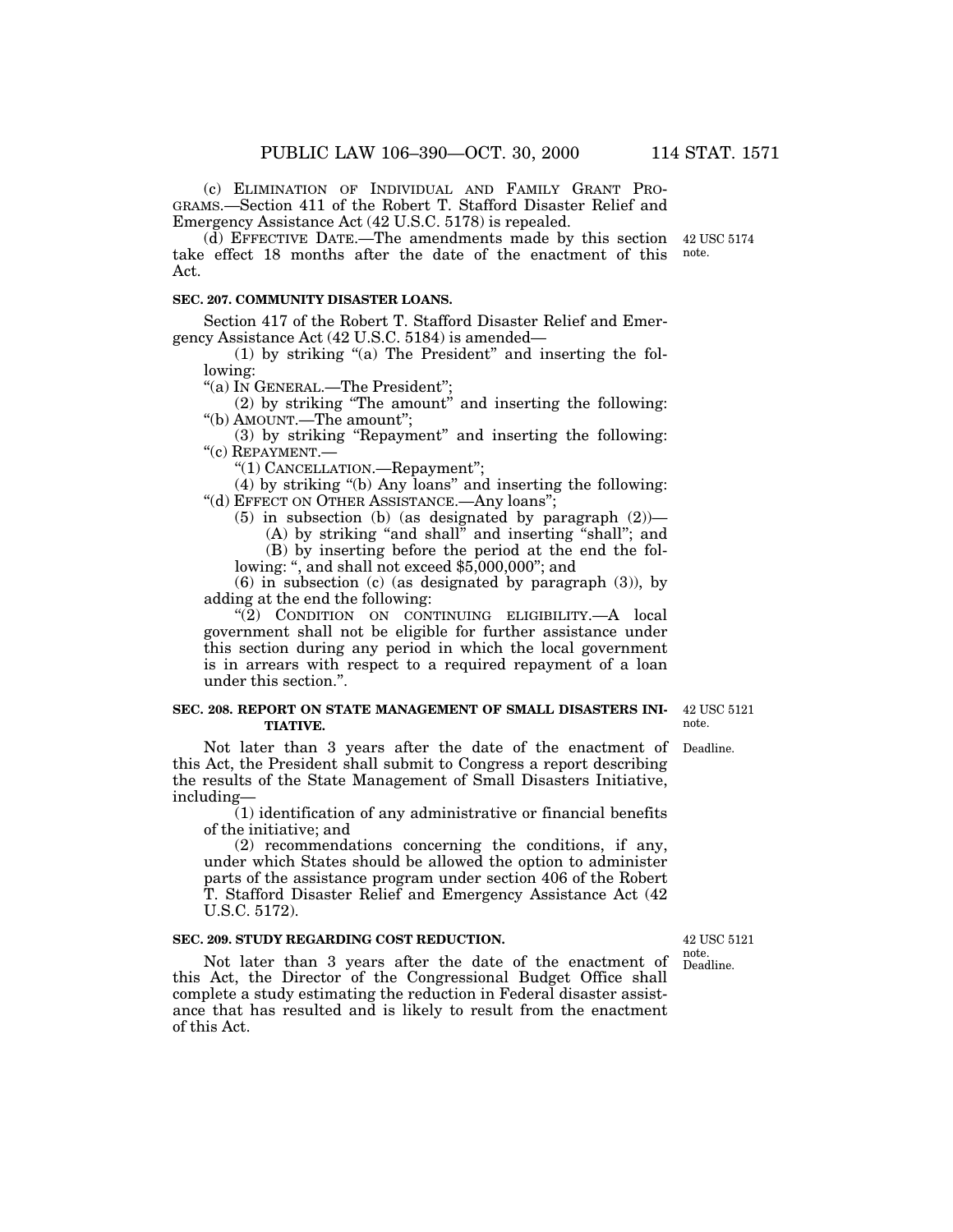## **TITLE III—MISCELLANEOUS**

## **SEC. 301. TECHNICAL CORRECTION OF SHORT TITLE.**

The first section of the Robert T. Stafford Disaster Relief and Emergency Assistance Act (42 U.S.C. 5121 note) is amended to read as follows:

#### **''SECTION 1. SHORT TITLE.**

''This Act may be cited as the 'Robert T. Stafford Disaster Relief and Emergency Assistance Act'.''.

#### **SEC. 302. DEFINITIONS.**

Section 102 of the Robert T. Stafford Disaster Relief and Emergency Assistance Act (42 U.S.C. 5122) is amended—

(1) in each of paragraphs (3) and (4), by striking ''the Northern'' and all that follows through ''Pacific Islands'' and inserting ''and the Commonwealth of the Northern Mariana Islands'';

(2) by striking paragraph (6) and inserting the following: ''(6) LOCAL GOVERNMENT.—The term 'local government' means—

''(A) a county, municipality, city, town, township, local public authority, school district, special district, intrastate district, council of governments (regardless of whether the council of governments is incorporated as a nonprofit corporation under State law), regional or interstate government entity, or agency or instrumentality of a local government;

''(B) an Indian tribe or authorized tribal organization, or Alaska Native village or organization; and

''(C) a rural community, unincorporated town or village, or other public entity, for which an application for assistance is made by a State or political subdivision of a State.''; and

(3) in paragraph (9), by inserting ''irrigation,'' after "utility,".

## **SEC. 303. FIRE MANAGEMENT ASSISTANCE.**

(a) IN GENERAL.—Section 420 of the Robert T. Stafford Disaster Relief and Emergency Assistance Act (42 U.S.C. 5187) is amended to read as follows:

#### **''SEC. 420. FIRE MANAGEMENT ASSISTANCE.**

''(a) IN GENERAL.—The President is authorized to provide assistance, including grants, equipment, supplies, and personnel, to any State or local government for the mitigation, management, and control of any fire on public or private forest land or grassland that threatens such destruction as would constitute a major disaster.

"(b) COORDINATION WITH STATE AND TRIBAL DEPARTMENTS OF FORESTRY.—In providing assistance under this section, the President shall coordinate with State and tribal departments of forestry.

''(c) ESSENTIAL ASSISTANCE.—In providing assistance under this section, the President may use the authority provided under section 403.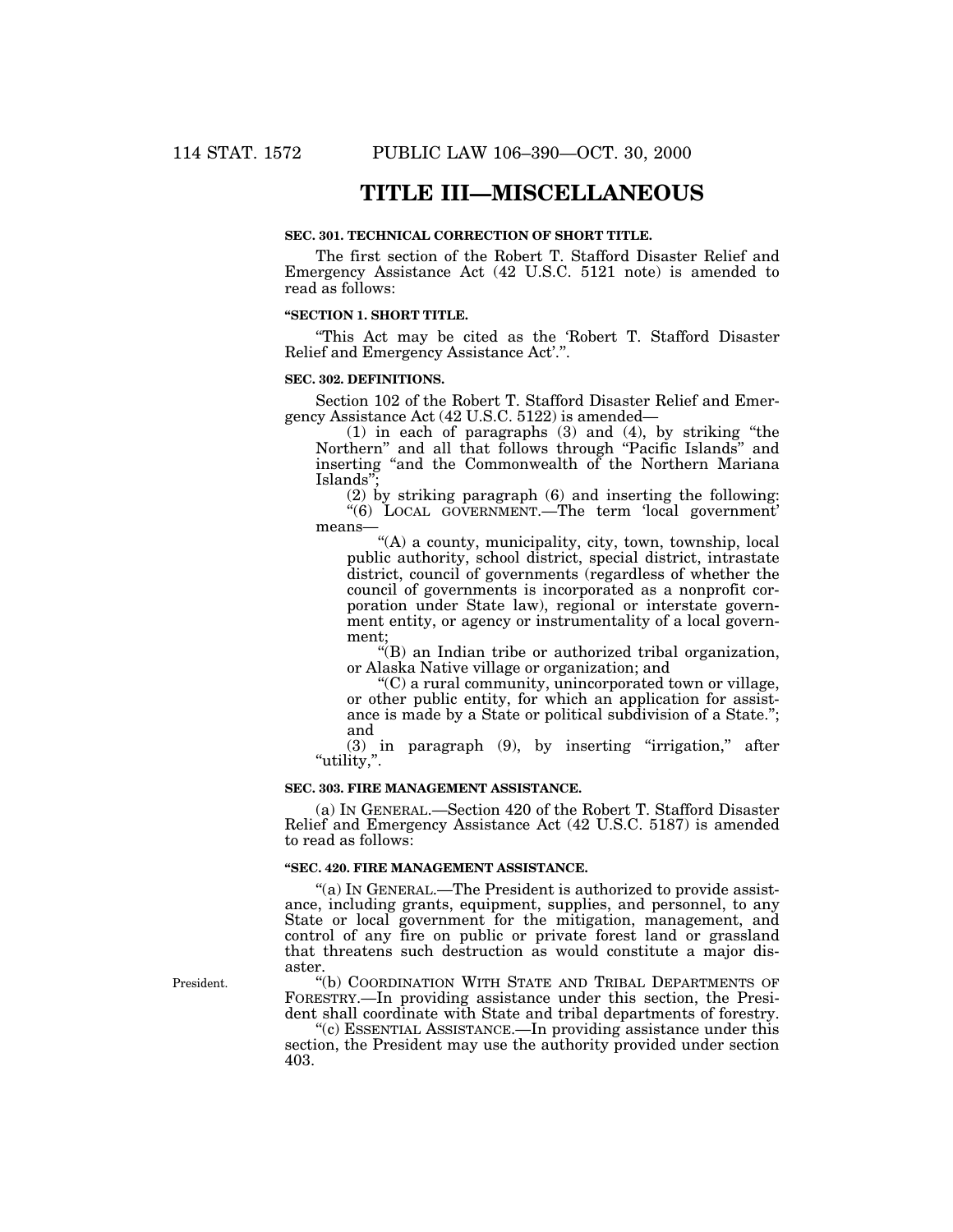''(d) RULES AND REGULATIONS.—The President shall prescribe President. such rules and regulations as are necessary to carry out this section."

(b) EFFECTIVE DATE.—The amendment made by subsection (a) takes effect 1 year after the date of the enactment of this Act.

## **SEC. 304. DISASTER GRANT CLOSEOUT PROCEDURES.**

Title VII of the Robert T. Stafford Disaster Relief and Emergency Assistance Act (42 U.S.C. 5101 et seq.) is amended by adding at the end the following:

## **''SEC. 705. DISASTER GRANT CLOSEOUT PROCEDURES.**

''(a) STATUTE OF LIMITATIONS.— ''(1) IN GENERAL.—Except as provided in paragraph (2), no administrative action to recover any payment made to a State or local government for disaster or emergency assistance under this Act shall be initiated in any forum after the date that is 3 years after the date of transmission of the final expenditure report for the disaster or emergency.

''(2) FRAUD EXCEPTION.—The limitation under paragraph (1) shall apply unless there is evidence of civil or criminal fraud.<br>"(b) Rebuttal of Presumption of Record Maintenance.—

"(1) IN GENERAL.—In any dispute arising under this section after the date that is 3 years after the date of transmission of the final expenditure report for the disaster or emergency, there shall be a presumption that accounting records were maintained that adequately identify the source and application of funds provided for financially assisted activities.

"(2) AFFIRMATIVE EVIDENCE.—The presumption described in paragraph (1) may be rebutted only on production of affirmative evidence that the State or local government did not maintain documentation described in that paragraph.

''(3) INABILITY TO PRODUCE DOCUMENTATION.—The inability of the Federal, State, or local government to produce source documentation supporting expenditure reports later than 3 years after the date of transmission of the final expenditure report shall not constitute evidence to rebut the presumption described in paragraph (1).

"(4) RIGHT OF ACCESS.—The period during which the Federal, State, or local government has the right to access source documentation shall not be limited to the required 3-year retention period referred to in paragraph (3), but shall last as long as the records are maintained.

''(c) BINDING NATURE OF GRANT REQUIREMENTS.—A State or local government shall not be liable for reimbursement or any other penalty for any payment made under this Act if—

 $(1)$  the payment was authorized by an approved agreement specifying the costs;

 $'(2)$  the costs were reasonable; and

''(3) the purpose of the grant was accomplished.''.

### **SEC. 305. PUBLIC SAFETY OFFICER BENEFITS FOR CERTAIN FEDERAL AND STATE EMPLOYEES.**

(a) IN GENERAL.—Section 1204 of the Omnibus Crime Control and Safe Streets Act of 1968 (42 U.S.C. 3796b) is amended by striking paragraph  $(7)$  and inserting the following:

''(7) 'public safety officer' means—

42 USC 5187 note.

42 USC 5205.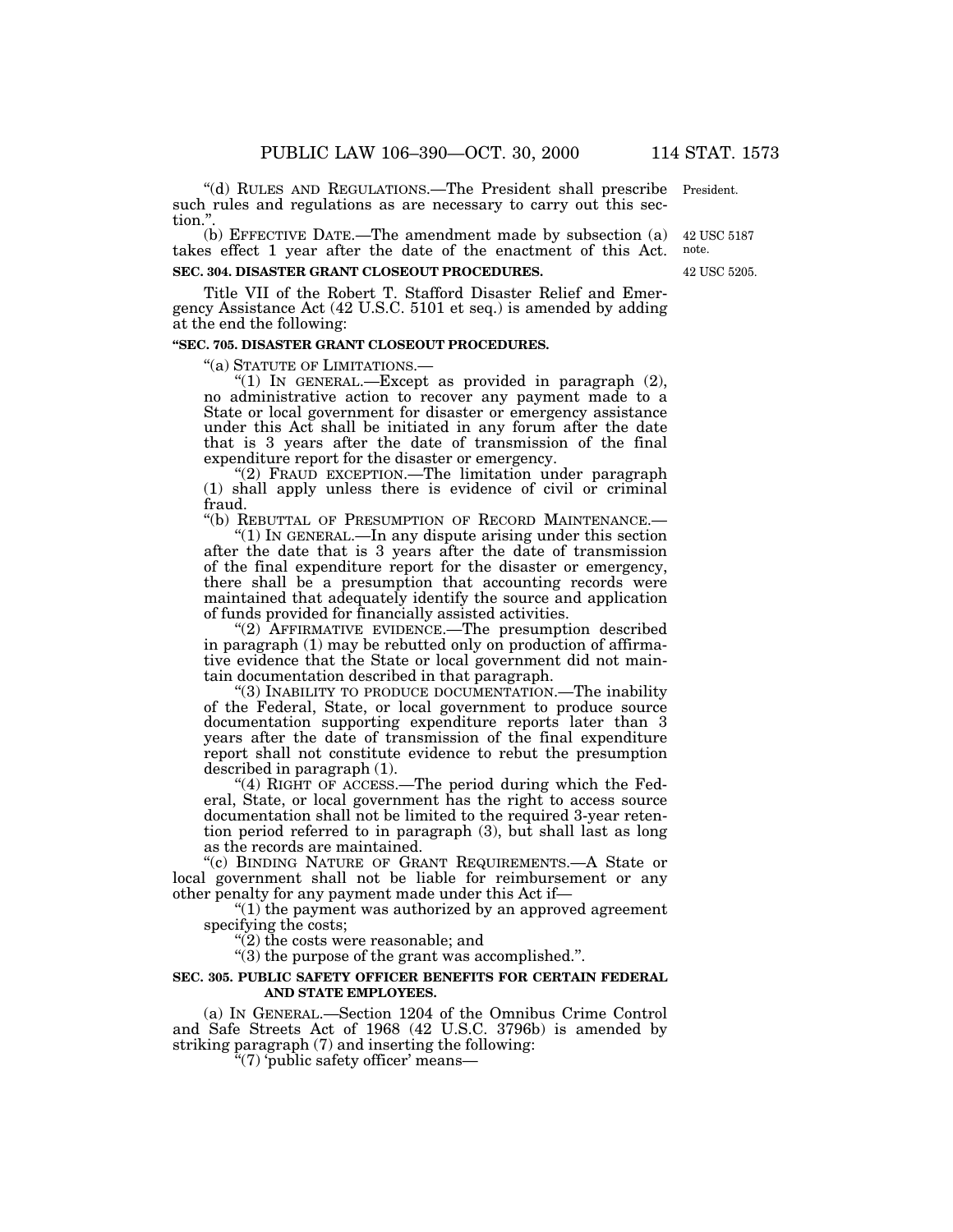''(A) an individual serving a public agency in an official capacity, with or without compensation, as a law enforcement officer, as a firefighter, or as a member of a rescue squad or ambulance crew;

''(B) an employee of the Federal Emergency Management Agency who is performing official duties of the Agency in an area, if those official duties—

"(i) are related to a major disaster or emergency that has been, or is later, declared to exist with respect to the area under the Robert T. Stafford Disaster Relief and Emergency Assistance Act (42 U.S.C. 5121 et seq.); and

"(ii) are determined by the Director of the Federal Emergency Management Agency to be hazardous duties; or

''(C) an employee of a State, local, or tribal emergency management or civil defense agency who is performing official duties in cooperation with the Federal Emergency Management Agency in an area, if those official duties—

"(i) are related to a major disaster or emergency that has been, or is later, declared to exist with respect to the area under the Robert T. Stafford Disaster Relief and Emergency Assistance Act (42 U.S.C. 5121 et seq.); and

''(ii) are determined by the head of the agency to be hazardous duties.''.

(b) EFFECTIVE DATE.—The amendment made by subsection (a) applies only to employees described in subparagraphs (B) and (C) of section 1204(7) of the Omnibus Crime Control and Safe Streets Act of 1968 (as amended by subsection (a)) who are injured or who die in the line of duty on or after the date of the enactment of this Act.

#### **SEC. 306. BUY AMERICAN.**

(a) COMPLIANCE WITH BUY AMERICAN ACT.—No funds authorized to be appropriated under this Act or any amendment made by this Act may be expended by an entity unless the entity, in expending the funds, complies with the Buy American Act (41 U.S.C. 10a et seq.).

(b) DEBARMENT OF PERSONS CONVICTED OF FRAUDULENT USE OF "MADE IN AMERICA" LABELS.-

(1) IN GENERAL.—If the Director of the Federal Emergency Management Agency determines that a person has been convicted of intentionally affixing a label bearing a ''Made in America'' inscription to any product sold in or shipped to the United States that is not made in America, the Director shall determine, not later than 90 days after determining that the person has been so convicted, whether the person should be debarred from contracting under the Robert T. Stafford Disaster Relief and Emergency Assistance Act (42 U.S.C. 5121 et seq.).

(2) DEFINITION OF DEBAR.—In this subsection, the term "debar" has the meaning given the term in section 2393(c) of title 10, United States Code.

#### **SEC. 307. TREATMENT OF CERTAIN REAL PROPERTY.**

(a) IN GENERAL.—Notwithstanding the National Flood Insurance Act of 1968 (42 U.S.C. 4001 et seq.), the Flood Disaster

42 USC 3796b note.

42 USC 5206.

Deadline.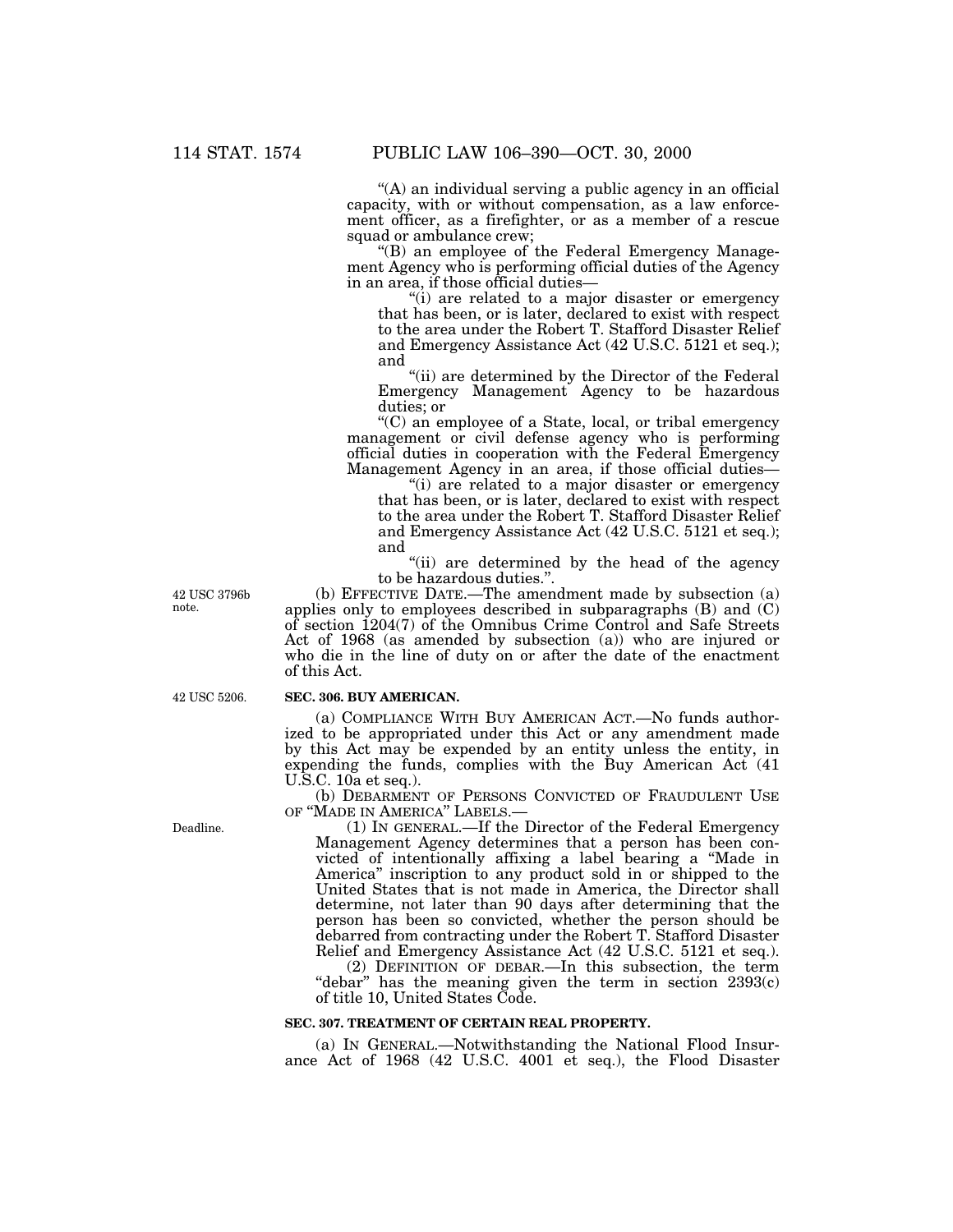Protection Act of 1973 (42 U.S.C. 4002 et seq.), or any other provision of law, or any flood risk zone identified, delineated, or established under any such law (by flood insurance rate map or otherwise), the real property described in subsection (b) shall not be considered to be, or to have been, located in any area having special flood hazards (including any floodway or floodplain).

(b) REAL PROPERTY.—The real property described in this subsection is all land and improvements on the land located in the Maple Terrace Subdivisions in the City of Sycamore, DeKalb County, Illinois, including—

(1) Maple Terrace Phase I;

(2) Maple Terrace Phase II;

(3) Maple Terrace Phase III Unit 1;

(4) Maple Terrace Phase III Unit 2;

(5) Maple Terrace Phase III Unit 3;

(6) Maple Terrace Phase IV Unit 1;

(7) Maple Terrace Phase IV Unit 2; and

(8) Maple Terrace Phase IV Unit 3.

(c) REVISION OF FLOOD INSURANCE RATE LOT MAPS.—As soon as practicable after the date of the enactment of this Act, the Director of the Federal Emergency Management Agency shall revise the appropriate flood insurance rate lot maps of the agency to reflect the treatment under subsection (a) of the real property described in subsection (b).

#### **SEC. 308. STUDY OF PARTICIPATION BY INDIAN TRIBES IN EMERGENCY** 42 USC 5121 **MANAGEMENT.**

note.

(a) DEFINITION OF INDIAN TRIBE.—In this section, the term ''Indian tribe'' has the meaning given the term in section 4 of the Indian Self-Determination and Education Assistance Act (25 U.S.C. 450b).

(b) STUDY.—

(1) IN GENERAL.—The Director of the Federal Emergency Management Agency shall conduct a study of participation by Indian tribes in emergency management.

(2) REQUIRED ELEMENTS.—The study shall—

(A) survey participation by Indian tribes in training, predisaster and postdisaster mitigation, disaster preparedness, and disaster recovery programs at the Federal and State levels; and

(B) review and assess the capacity of Indian tribes to participate in cost-shared emergency management programs and to participate in the management of the programs.

(3) CONSULTATION.—In conducting the study, the Director shall consult with Indian tribes.

Deadline.

(c) REPORT.—Not later than 1 year after the date of the enactment of this Act, the Director shall submit a report on the study under subsection (b) to—

(1) the Committee on Environment and Public Works of the Senate;

(2) the Committee on Transportation and Infrastructure of the House of Representatives;

(3) the Committee on Appropriations of the Senate; and